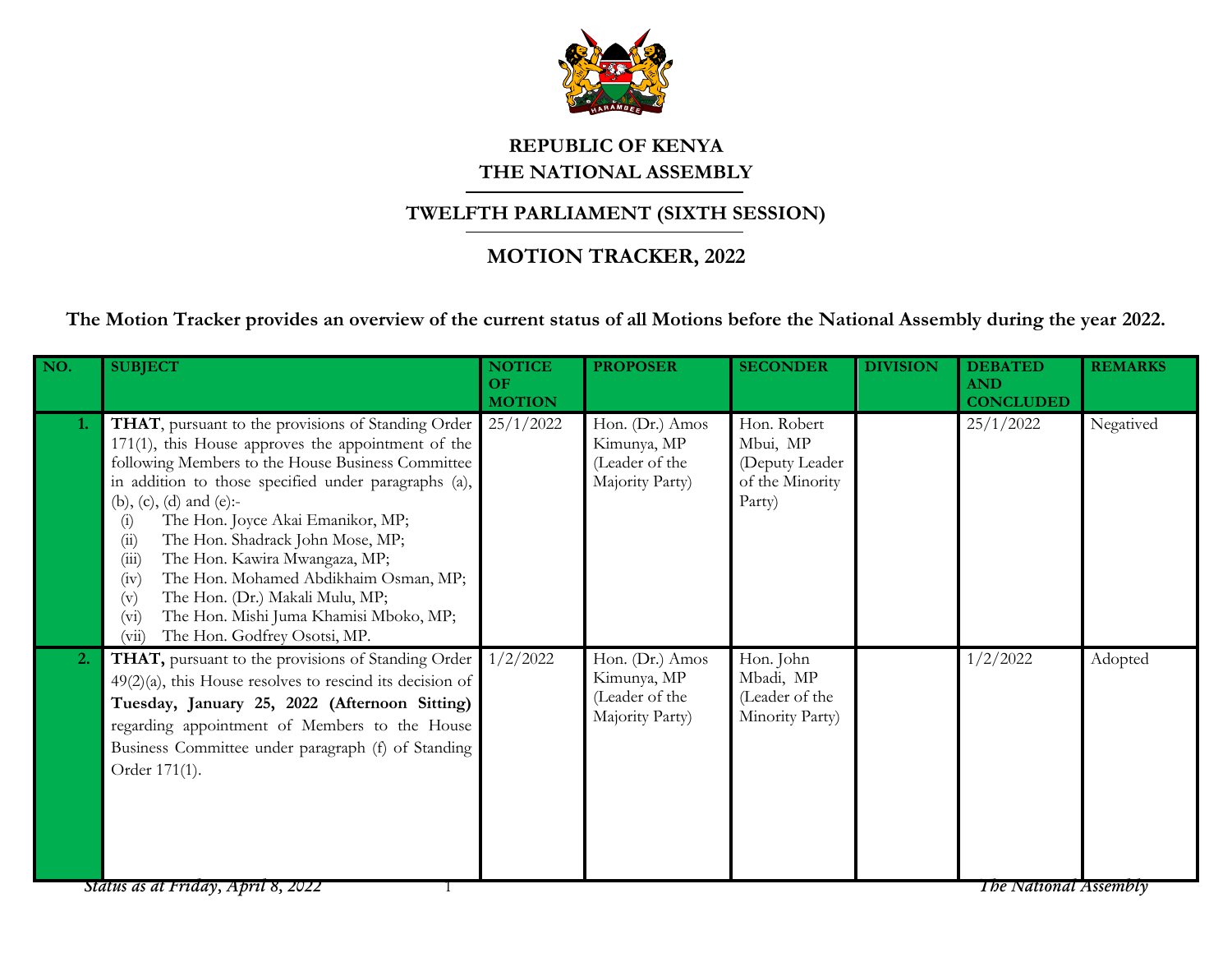| NO. | <b>SUBJECT</b>                                                                                                                                                                                                                                                                                                                                                                                                                                                                                                                                                                                                                                                                                                                                                                                                                                                                                                                                                                                           | <b>NOTICE</b><br>OF<br><b>MOTION</b> | <b>PROPOSER</b>                                                     | <b>SECONDER</b>                                                                               | <b>DIVISION</b> | <b>DEBATED</b><br><b>AND</b><br><b>CONCLUDED</b> | <b>REMARKS</b> |
|-----|----------------------------------------------------------------------------------------------------------------------------------------------------------------------------------------------------------------------------------------------------------------------------------------------------------------------------------------------------------------------------------------------------------------------------------------------------------------------------------------------------------------------------------------------------------------------------------------------------------------------------------------------------------------------------------------------------------------------------------------------------------------------------------------------------------------------------------------------------------------------------------------------------------------------------------------------------------------------------------------------------------|--------------------------------------|---------------------------------------------------------------------|-----------------------------------------------------------------------------------------------|-----------------|--------------------------------------------------|----------------|
| 3.  | THAT, pursuant to the provisions of Standing Order<br>$171(1)(f)$ , this House approves the appointment of the<br>following Members to the House Business Committee<br>in addition to those specified under paragraphs (a),<br>(b), (c), (d) and (e):-<br>The Hon. Joyce Akai Emanikor, MP;<br>(i)<br>The Hon. Shadrack John Mose, MP;<br>(ii)<br>The Hon. Kawira Mwangaza, MP;<br>(iii)<br>The Hon. Mohamed Abdikhaim Osman, MP;<br>(iv)<br>The Hon. (Dr.) Makali Mulu, MP;<br>(v)<br>The Hon. Mishi Juma Khamisi Mboko, MP;<br>(v <sub>i</sub> )<br>The Hon. Godfrey Osotsi, MP.<br>(vii)                                                                                                                                                                                                                                                                                                                                                                                                              | 1/2/2022                             | Hon. (Dr.) Amos<br>Kimunya, MP<br>(Leader of the<br>Majority Party) | Hon. John<br>Mbadi, MP<br>(Leader of the<br>Minority Party)                                   |                 | 1/2/2022                                         | Adopted        |
| 4.  | THAT, notwithstanding the provisions of Standing<br>Order 97(4), this House orders that, each speech in a<br>debate on Bills sponsored by a Committee, the<br>Leader of the Majority Party or the Leader of the<br>Minority Party be limited as follows:- A maximum of<br>forty five (45) minutes for the Mover, in moving and<br>fifteen minutes (15) in replying, a maximum of thirty<br>(30) minutes for the Chairperson of the relevant<br>Committee (if the Bill is not sponsored by the<br>relevant Committee), and a maximum of ten (10)<br>minutes for any other Member speaking, except the<br>Leader of the Majority Party and the Leader of the<br>Minority Party, who shall be limited to a maximum of<br>fifteen Minutes (15) each (if the Bill is not sponsored<br>by either of them); and that priority in speaking be<br>accorded to the Leader of the Majority Party, the<br>Leader of the Minority Party and the Chairperson of<br>the relevant Departmental Committee, in that order. | 2/2/2022                             | Hon. (Dr.) Amos<br>Kimunya, MP<br>(Leader of the<br>Majority Party) | Hon. (Dr.)<br>Rachel Nyamai,<br>MP<br>(Chairperson,<br>Departmental<br>Committee on<br>Lands) |                 | 2/2/2022                                         | Adopted        |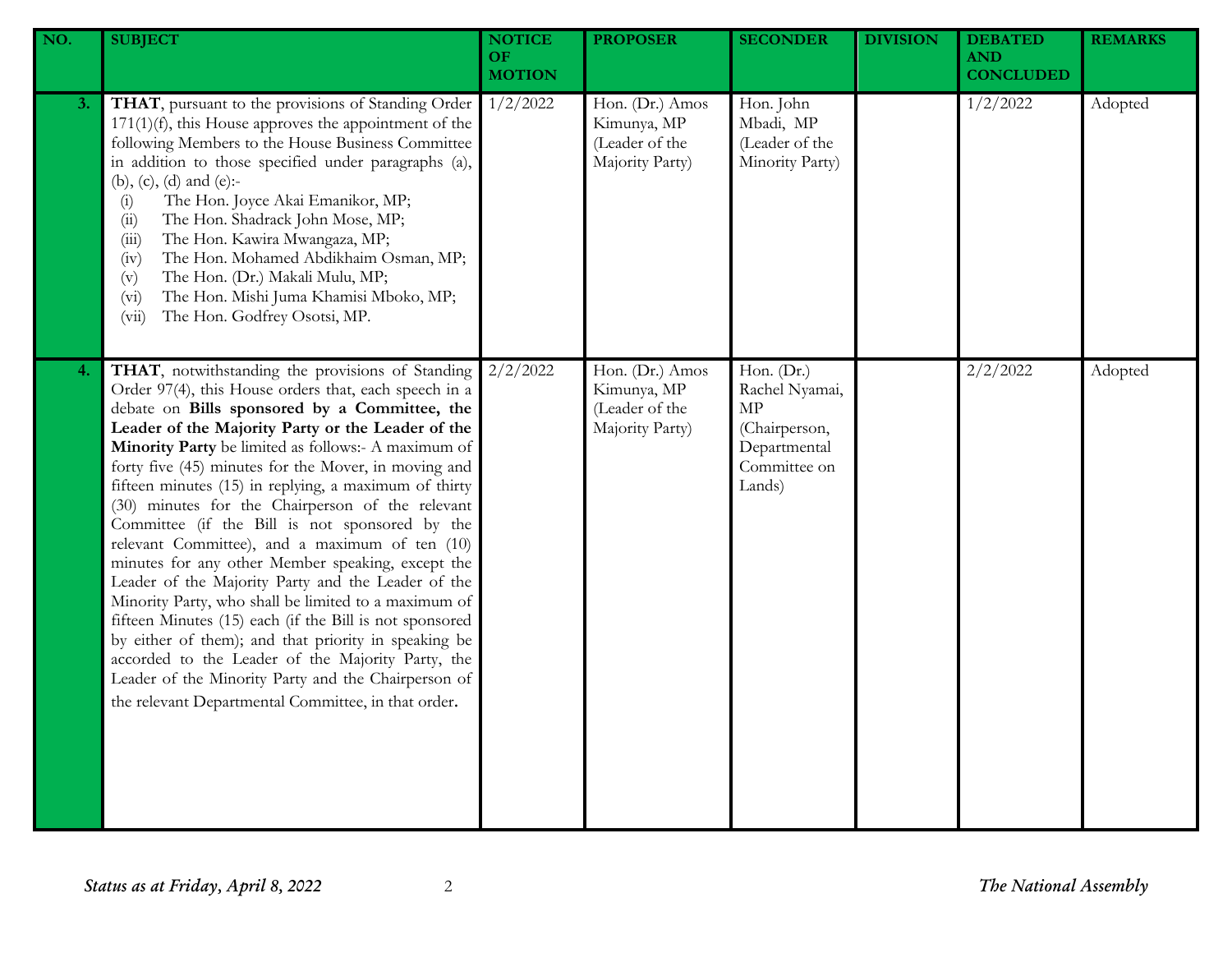| NO. | <b>SUBJECT</b>                                                                                                                                                                                                                                                                                                                                                                                                                                                                                                                                                                                                                                                                                                                                                                                                                                                                                                                            | <b>NOTICE</b><br>OF<br><b>MOTION</b> | <b>PROPOSER</b>                                                     | <b>SECONDER</b>                                                       | <b>DIVISION</b> | <b>DEBATED</b><br><b>AND</b><br><b>CONCLUDED</b> | <b>REMARKS</b> |
|-----|-------------------------------------------------------------------------------------------------------------------------------------------------------------------------------------------------------------------------------------------------------------------------------------------------------------------------------------------------------------------------------------------------------------------------------------------------------------------------------------------------------------------------------------------------------------------------------------------------------------------------------------------------------------------------------------------------------------------------------------------------------------------------------------------------------------------------------------------------------------------------------------------------------------------------------------------|--------------------------------------|---------------------------------------------------------------------|-----------------------------------------------------------------------|-----------------|--------------------------------------------------|----------------|
| 5.  | THAT, notwithstanding the provisions of Standing<br>Order 97(4), this House orders that, each speech in a<br>debate on Bills NOT sponsored by a Committee,<br>the Leader of the Majority Party or the Leader of<br>the Minority Party be limited as follows:- A<br>maximum of three hours and thirty minutes, with not<br>more than thirty (30) minutes for the Mover, in<br>moving and ten (10) minutes in replying, a maximum<br>of thirty (30) minutes for the Chairperson of the<br>relevant Committee and a maximum of ten (10)<br>minutes for any other Member speaking, except the<br>Leader of the Majority Party and the Leader of the<br>Minority Party, who shall be limited to a maximum of<br>fifteen Minutes (15) each; and that priority in speaking<br>be accorded to the Leader of the Majority Party, the<br>Leader of the Minority Party and the Chairperson of<br>the relevant Departmental Committee, in that order. | 2/2/2022                             | Hon. (Dr.) Amos<br>Kimunya, MP<br>(Leader of the<br>Majority Party) | Hon. (Dr.)<br>James Nyikal,<br>MP<br>(Seme<br>Constituency)           |                 | 2/2/2022                                         | Adopted        |
| 6.  | THAT, notwithstanding the provisions of Standing<br>Order 97(4), this House orders that, each speech in a<br>debate on any Motion, including a Special motion<br>be limited in the following manner:- A maximum of<br>three hours with not more than twenty (20) minutes<br>for the Mover and ten (10) minutes for each other<br>Member speaking, except the Leader of the Majority<br>Party and the Leader of the Minority Party, who shall<br>be limited to a maximum of fifteen (15) minutes each,<br>and that ten (10) minutes before the expiry of the<br>time, the Mover shall be called upon to reply; and that<br>priority in speaking be accorded to the Leader of the<br>Majority Party, the Leader of the Minority Party and<br>the Chairperson of the relevant Departmental<br>Committee, in that order.                                                                                                                      | 2/2/2022                             | Hon. (Dr.) Amos<br>Kimunya, MP<br>(Leader of the<br>Majority Party) | Hon. (Dr.)<br>David Eseli<br>Simiyu, MP<br>(Tongaren<br>Constituency) |                 | 2/2/2022                                         | Adopted        |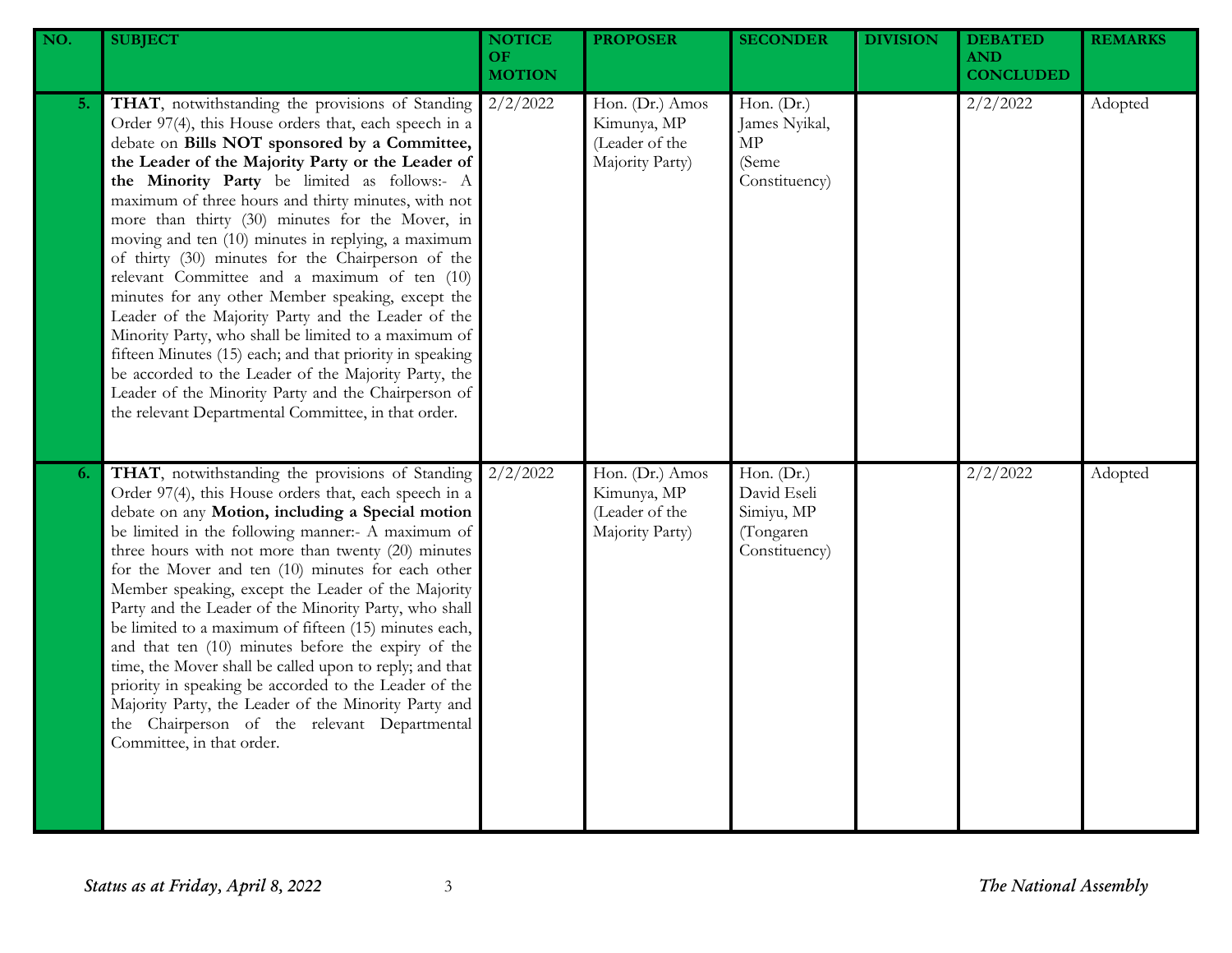| NO. | <b>SUBJECT</b>                                                                                                                                                                                                                                                                                                                                                                                                                                                                                                                                                                                                                                                                                                                                                                                                                                                                                                                                                                                                                                                                                                                            | <b>NOTICE</b><br>OF.<br><b>MOTION</b> | <b>PROPOSER</b>                                                     | <b>SECONDER</b>                                                                                           | <b>DIVISION</b> | <b>DEBATED</b><br><b>AND</b><br><b>CONCLUDED</b> | <b>REMARKS</b> |
|-----|-------------------------------------------------------------------------------------------------------------------------------------------------------------------------------------------------------------------------------------------------------------------------------------------------------------------------------------------------------------------------------------------------------------------------------------------------------------------------------------------------------------------------------------------------------------------------------------------------------------------------------------------------------------------------------------------------------------------------------------------------------------------------------------------------------------------------------------------------------------------------------------------------------------------------------------------------------------------------------------------------------------------------------------------------------------------------------------------------------------------------------------------|---------------------------------------|---------------------------------------------------------------------|-----------------------------------------------------------------------------------------------------------|-----------------|--------------------------------------------------|----------------|
| 7.  | THAT, notwithstanding the provisions of Standing<br>Order 97(4), this House orders that, each speech in a<br>debate on Committee Reports (except for Reports<br>of Audit Committees), including a Report of a Joint<br>Committee of the Houses of Parliament or any other<br>Report submitted to the House for which limitation<br>of time has not been specified, shall be limited as<br>follows:- A maximum of two and a half hours, with<br>not more than twenty (20) minutes for the Mover in<br>moving and five (5) minutes for any other Member<br>speaking, including the Chairperson of the relevant<br>Committee (if the Committee Report is not moved by<br>the Chairperson of the relevant Committee) except<br>the Leader of the Majority Party and the Leader of the<br>Minority Party, who shall be limited to a maximum of<br>ten $(10)$ minutes each, and that ten $(10)$ minutes<br>before the expiry of the time, the Mover shall be<br>called upon to reply; and further that priority in<br>speaking shall be accorded to the Leader of the<br>Majority Party and the Leader of the Minority Party,<br>in that order. | $2/2/\overline{2022}$                 | Hon. (Dr.) Amos<br>Kimunya, MP<br>(Leader of the<br>Majority Party) | Hon. (Dr.)<br>Makali Mulu,<br>$\ensuremath{\mathrm{MP}}$<br>(Kitui Central<br>Constituency)               |                 | 2/2/2022                                         | Adopted        |
| 8.  | THAT, notwithstanding the provisions of Standing<br>Order 97(4), this House orders that, each speech in<br>debate on Reports of Audit Committees (PIC,<br>PAC & SFAC) be limited as follows:- A maximum of<br>sixty (60) minutes for the Mover in moving and thirty<br>(30) minutes in replying, and a maximum of ten (10)<br>minutes for any other Member speaking, except the<br>Leader of the Majority Party and the Leader of the<br>Minority Party, who shall be limited to a maximum of<br>fifteen (15) minutes each; and that priority be<br>accorded to the Leader of the Majority Party and the<br>Leader of the Minority Party, in that order.                                                                                                                                                                                                                                                                                                                                                                                                                                                                                  | 2/2/2022                              | Hon. (Dr.) Amos<br>Kimunya, MP<br>(Leader of the<br>Majority Party) | Hon. Silas<br>Tiren, MP<br>(Chairperson,<br>Departmental<br>Committee on<br>Agriculture and<br>Livestock) |                 | 2/2/2022                                         | Adopted        |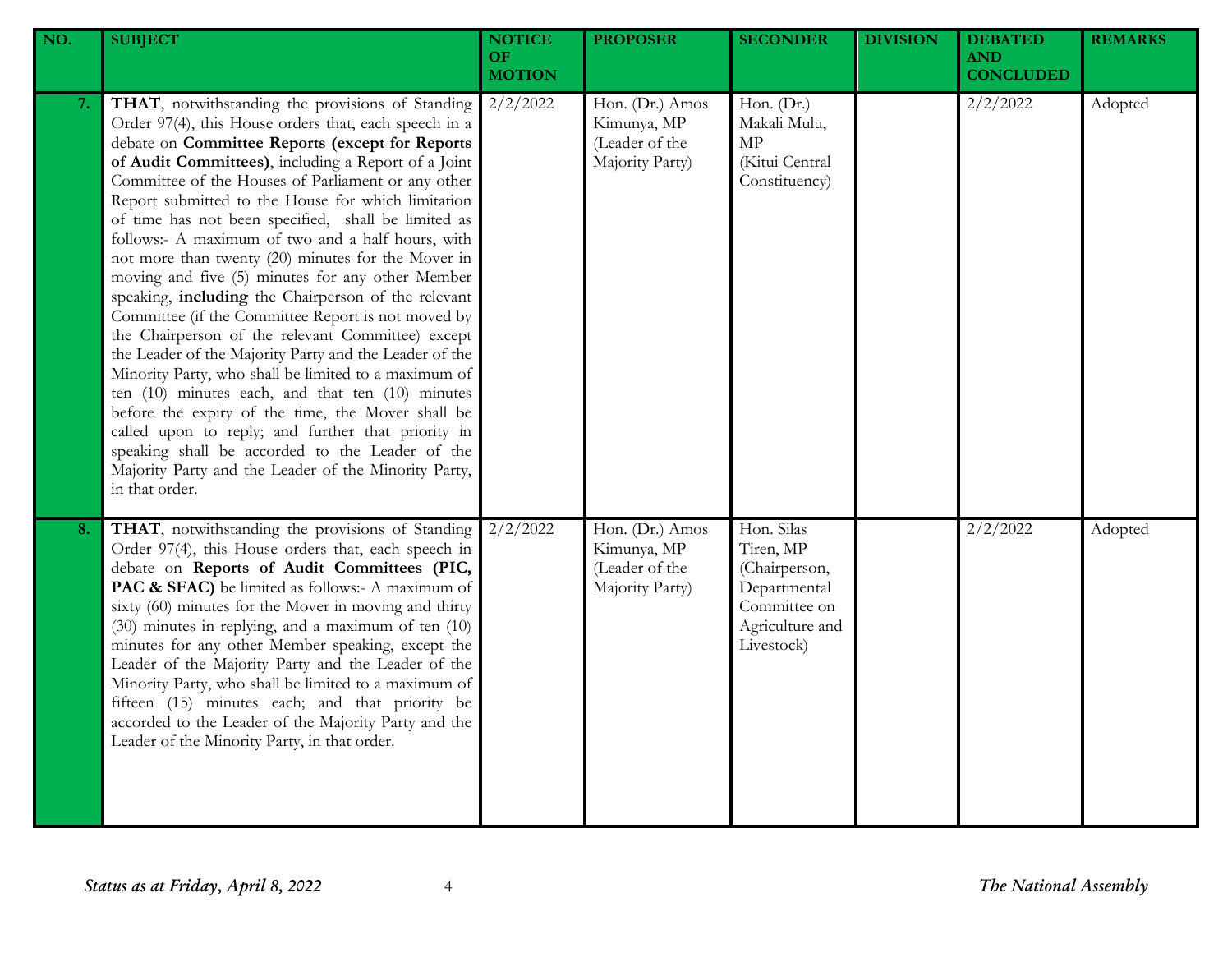| NO. | <b>SUBJECT</b>                                                                                                                                                                                                                                                                                                                                                                                                                                                                                                                                                                                                                                                                                                                                                                                                                                                                                                                                                                                                                                                                                                                                                                                                                                                                                                | <b>NOTICE</b><br><b>OF</b><br><b>MOTION</b> | <b>PROPOSER</b>                                                     | <b>SECONDER</b>                                               | <b>DIVISION</b> | <b>DEBATED</b><br><b>AND</b><br><b>CONCLUDED</b> | <b>REMARKS</b> |
|-----|---------------------------------------------------------------------------------------------------------------------------------------------------------------------------------------------------------------------------------------------------------------------------------------------------------------------------------------------------------------------------------------------------------------------------------------------------------------------------------------------------------------------------------------------------------------------------------------------------------------------------------------------------------------------------------------------------------------------------------------------------------------------------------------------------------------------------------------------------------------------------------------------------------------------------------------------------------------------------------------------------------------------------------------------------------------------------------------------------------------------------------------------------------------------------------------------------------------------------------------------------------------------------------------------------------------|---------------------------------------------|---------------------------------------------------------------------|---------------------------------------------------------------|-----------------|--------------------------------------------------|----------------|
| 9.  | THAT, notwithstanding the provisions of Standing<br>Order 97(4), this House orders that, each speech in a<br>debate on any Sessional Paper shall be limited as<br>follows:- A maximum of two and a half hours, with<br>not more than twenty (20) minutes for the Mover in<br>moving and five (5) minutes for any other Member<br>speaking, including the Leader of the Majority Party<br>and the Leader of the Minority Party and the<br>Chairperson of the relevant Committee (if the<br>Sessional Paper is not moved by the Chairperson of<br>the relevant Committee), and that ten (10) minutes<br>before the expiry of the time, the Mover shall be<br>called upon to reply; and further that priority in<br>speaking shall be accorded to the Leader of the<br>Majority Party and the Leader of the Minority Party,<br>in that order.                                                                                                                                                                                                                                                                                                                                                                                                                                                                    | 2/2/2022                                    | Hon. (Dr.) Amos<br>Kimunya, MP<br>(Leader of the<br>Majority Party) | Hon. Samuel<br>Atandi, MP<br>(Alego Usonga<br>Constituency)   |                 | 2/2/2022                                         | Adopted        |
| 10. | THAT, notwithstanding the provisions of Standing<br>Order 97(4) and in furtherance to the provisions of<br>Standing Order 24(6), this House orders that, debate<br>on the Motion on the Address by the President be<br>limited to no more than thirty (30) minutes for the<br>Mover in moving, twenty (20) minutes for the Leader<br>of the Minority Party, and ten (10) minutes each to<br>the Chairperson of the Departmental Committee on<br>Justice and Legal Affairs to speak on the Report<br>submitted under Article $132(1)(c)(i)$<br>of the<br>Constitution relating to the realisation of the national<br>values; the Chairperson of the Departmental<br>Committee on Defence and Foreign Relations to<br>speak on the Report submitted under Article<br>$132(1)(c)(iii)$ of the Constitution relating to the<br>progress made in fulfilling the international<br>obligations of the Republic; and the Chairperson of<br>the Departmental Committee on Administration and<br>National Security to speak on the Report submitted<br>under Article 240(7) of the Constitution relating to<br>the state of the security of the Country; and five (5)<br>minutes for any other Member speaking, and that ten<br>(10) minutes before the expiry of the time, the Mover<br>shall be called upon to reply. | 2/2/2022                                    | Hon. (Dr.) Amos<br>Kimunya, MP<br>(Leader of the<br>Majority Party) | Hon. Maoka<br>Maore, MP<br>(Deputy<br>Majority Party<br>Whip) |                 | 2/2/2022                                         | Adopted        |

*Status as at Friday, April 8, 2022* 5 *The National Assembly*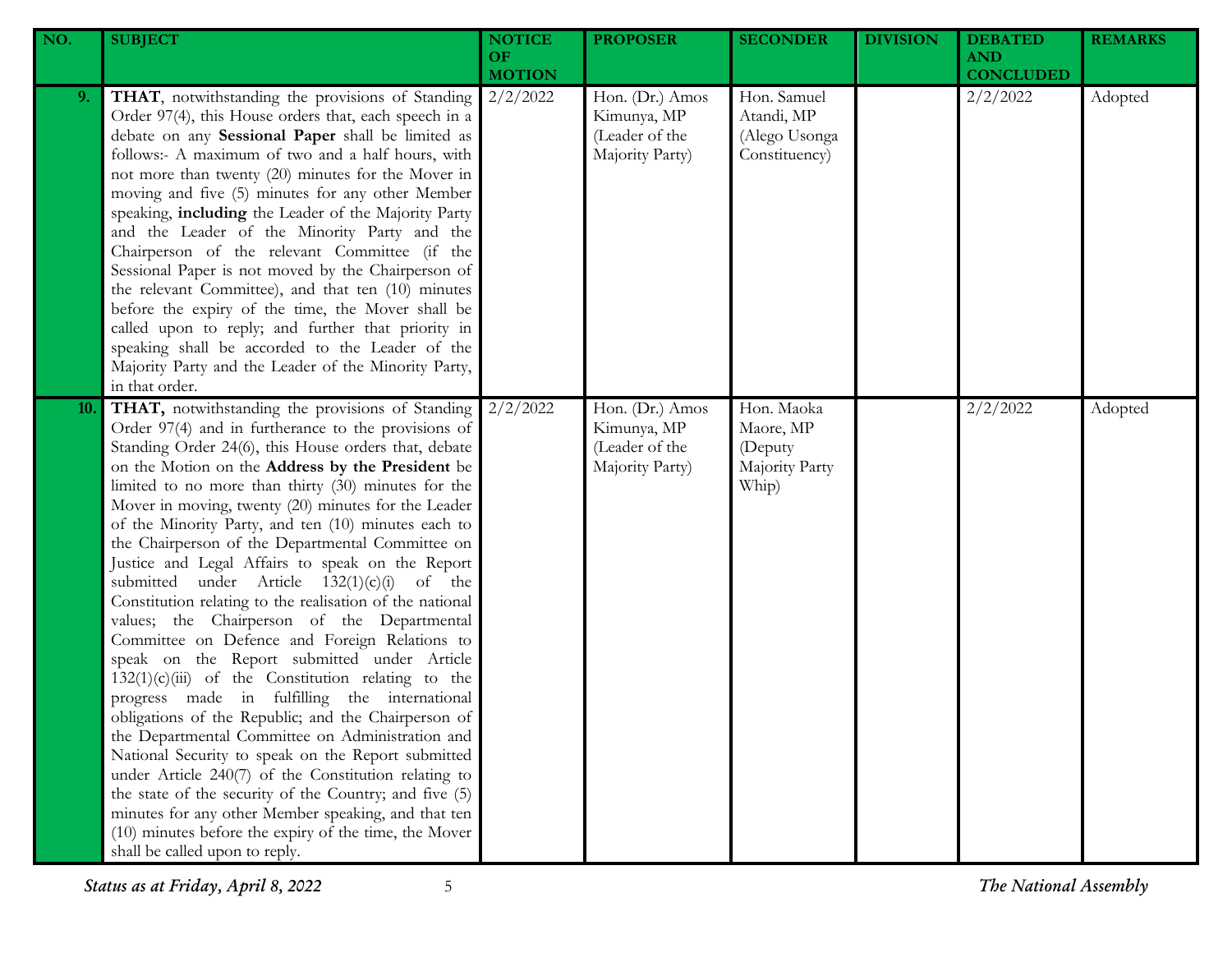| NO.        | <b>SUBJECT</b>                                                                                                                                                                                                                                                                                                                                                                                                                                                                                                                                                                                                                                                                                                                                                                                                                                                                                                                                                                                                                                                                                                                                                                                                                                                                                       | <b>NOTICE</b><br><b>OF</b><br><b>MOTION</b> | <b>PROPOSER</b>                                                     | <b>SECONDER</b>                                                | <b>DIVISION</b> | <b>DEBATED</b><br><b>AND</b><br><b>CONCLUDED</b> | <b>REMARKS</b> |
|------------|------------------------------------------------------------------------------------------------------------------------------------------------------------------------------------------------------------------------------------------------------------------------------------------------------------------------------------------------------------------------------------------------------------------------------------------------------------------------------------------------------------------------------------------------------------------------------------------------------------------------------------------------------------------------------------------------------------------------------------------------------------------------------------------------------------------------------------------------------------------------------------------------------------------------------------------------------------------------------------------------------------------------------------------------------------------------------------------------------------------------------------------------------------------------------------------------------------------------------------------------------------------------------------------------------|---------------------------------------------|---------------------------------------------------------------------|----------------------------------------------------------------|-----------------|--------------------------------------------------|----------------|
| 11.        | THAT, notwithstanding the provisions of Standing<br>Order 97(4), this House orders that, each speech in<br>debate on Reports of Constitutional Commissions<br>and Independent Offices be limited as follows:- A<br>maximum of four hours with not more than thirty (30)<br>minutes for the Mover in moving and ten (10) minutes<br>in replying, a maximum of thirty (30) minutes for the<br>Chairperson of the relevant Committee, and a maximum<br>of ten (10) minutes for any other Member speaking,<br>except the Leader of the Majority Party and the Leader<br>of the Minority Party, who shall be limited to a<br>maximum of fifteen (15) minutes each; and that priority<br>be accorded to the Chairperson of the relevant<br>Committee, the Leader of the Majority Party and the<br>Leader of the Minority Party, in that order.                                                                                                                                                                                                                                                                                                                                                                                                                                                             | 2/2/2022                                    | Hon. (Dr.) Amos<br>Kimunya, MP<br>(Leader of the<br>Majority Party) | Hon. Sophia<br>Noor, MP<br>(Ijara)<br>Constituency)            |                 | 2/2/2022                                         | Adopted        |
| <b>12.</b> | THAT, pursuant to the provisions of Standing Order<br>97(4), this House orders that, each speech in a debate on<br>the Report of the Budget & Appropriations<br>Committee on Budget Estimates contemplated under<br>Standing Orders 239 and 240 be limited as follows:<br>• General Supply Debate:- A maximum of three (3)<br>sitting days with thirty (30) minutes for the Mover in<br>moving and fifteen minutes (15) in replying; a<br>maximum of ten (10) minutes for each of the<br>Chairpersons of the Departmental Committees and a<br>maximum of five (5) minutes for any other Member<br>speaking, except the Leader of the Majority Party and<br>the Leader of the Minority Party who shall be limited<br>to a maximum of ten minutes (10) each; and that<br>priority in speaking be accorded to the Leader of the<br>Majority Party, the Leader of the Minority Party and<br>the respective Chairpersons of the Departmental<br>Committees in the order that they appear in the<br>Second Schedule to the Standing Orders; and,<br>Committee of Supply: - A maximum of six (6)<br>sitting days for the consideration of the proposed<br>allocations to the respective Votes/Programmes in<br>the order specified in the Schedule submitted by the<br>Budget and Appropriations Committee. | 2/2/2022                                    | Hon. (Dr.) Amos<br>Kimunya, MP<br>(Leader of the<br>Majority Party) | Hon. Martin<br>Peters Owino,<br>МP<br>(Ndhiwa<br>Constituency) |                 | 2/2/2022                                         | Adopted        |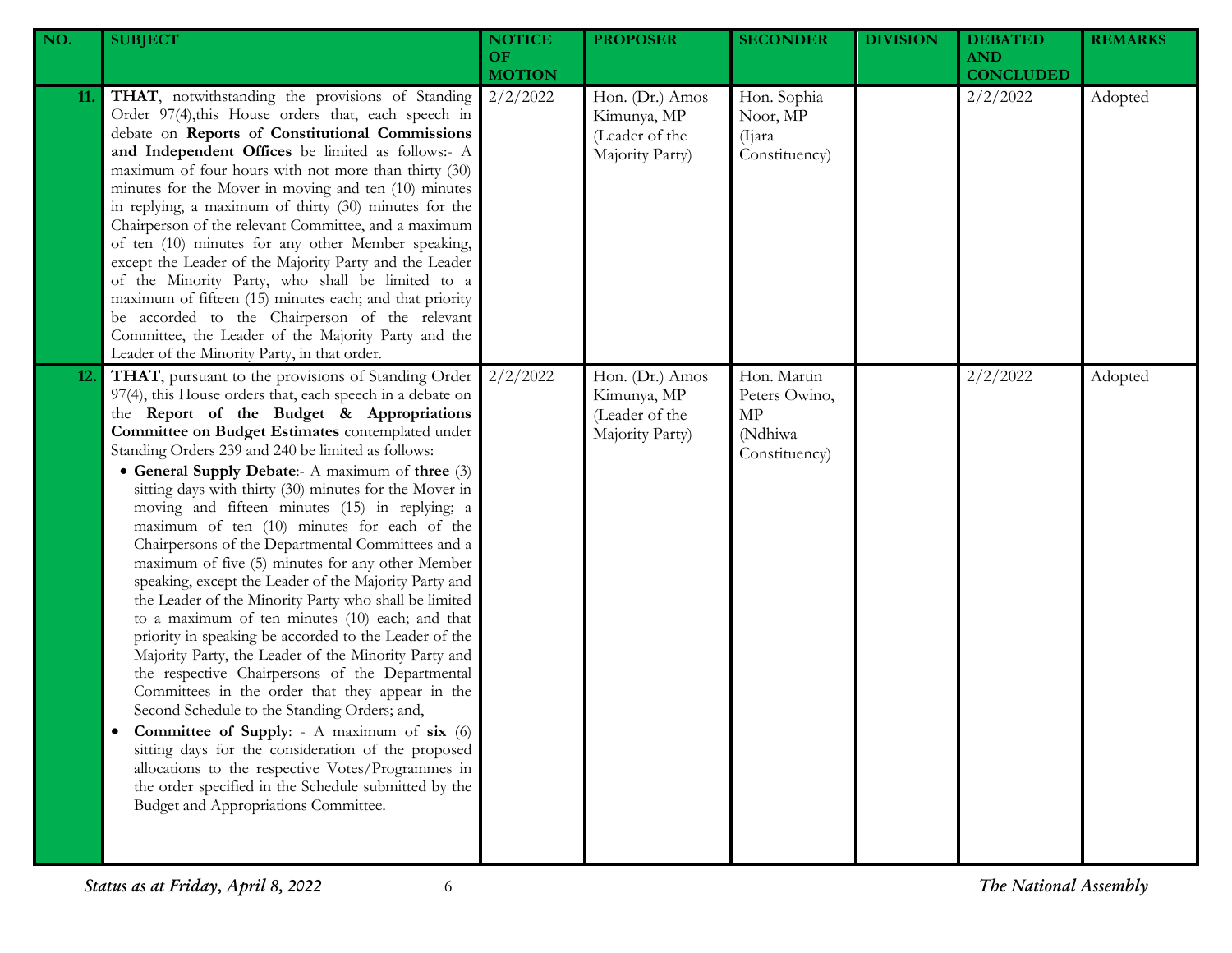| NO. | <b>SUBJECT</b>                                                                                                                                                                                                                                                                                                                                                                                                                                                                                                                                                                                                                                                                                                                                                                                                                                                                                                                                                                                           | <b>NOTICE</b><br><b>OF</b><br><b>MOTION</b> | <b>PROPOSER</b>                                                     | <b>SECONDER</b>                                                  | <b>DIVISION</b> | <b>DEBATED</b><br><b>AND</b><br><b>CONCLUDED</b> | <b>REMARKS</b> |
|-----|----------------------------------------------------------------------------------------------------------------------------------------------------------------------------------------------------------------------------------------------------------------------------------------------------------------------------------------------------------------------------------------------------------------------------------------------------------------------------------------------------------------------------------------------------------------------------------------------------------------------------------------------------------------------------------------------------------------------------------------------------------------------------------------------------------------------------------------------------------------------------------------------------------------------------------------------------------------------------------------------------------|---------------------------------------------|---------------------------------------------------------------------|------------------------------------------------------------------|-----------------|--------------------------------------------------|----------------|
| 13. | THAT, pursuant to the provisions of Standing Order<br>97(1), this House orders that, each speech in the<br>general debate contemplated under Standing<br>Order 146 (Consideration of Senate amendments to Bills<br>originating in the National Assembly) be limited as<br>follows:- a maximum of one hour and thirty minutes,<br>with not more than fifteen minutes (15) for the Mover<br>in moving, fifteen minutes (15) for the Chairperson of<br>the relevant Departmental Committee, and five (5)<br>minutes for any other Member speaking, including the<br>Leader of the Majority Party and the Leader of the<br>Minority Party (if the Bill is not party-sponsored), and<br>that five (5) minutes before the expiry of the time, the<br>Mover shall be called upon to reply; and further that<br>priority in speaking shall be accorded to the Leader of<br>the Majority Party, the Leader of the Minority Party<br>and the Chairperson of the relevant Departmental<br>Committee, in that order. | 2/2/2022                                    | Hon. (Dr.) Amos<br>Kimunya, MP<br>(Leader of the<br>Majority Party) | Hon. $(Dr.)$<br>Gideon<br>Ochanda, MP<br>(Bondo<br>Constituency) |                 | 2/2/2022                                         | Adopted        |
| 14. | THAT, pursuant to the provisions of 97(4), this<br>House orders that, the debate on any Motion for the<br>Sine Die Adjournment of the House in accordance<br>with the Calendar of the House, shall be limited as<br>follows:- a maximum of four (4) hours for the entire<br>motion, with not more than five (5) minutes for each<br>Member speaking, except the Mover, the Leader of<br>the Majority Party and the Leader of the Minority<br>Party, who shall be limited to a maximum of fifteen<br>(15) minutes each; that priority shall be accorded to<br>the Leader of the Majority Party, the Leader of the<br>Minority Party and the Deputy Speaker in that order<br>and further that, at the expiry of the time allocated for<br>the Motion, the House shall adjourn without question<br>put pursuant to the provisions of Standing Order<br>28(3) (Calendar of the House).                                                                                                                       | 2/2/2022                                    | Hon. (Dr.) Amos<br>Kimunya, MP<br>(Leader of the<br>Majority Party) | Hon. (Sarah<br>Korere, MP<br>(Laikipia North<br>Constituency)    |                 | 2/2/2022                                         | Adopted        |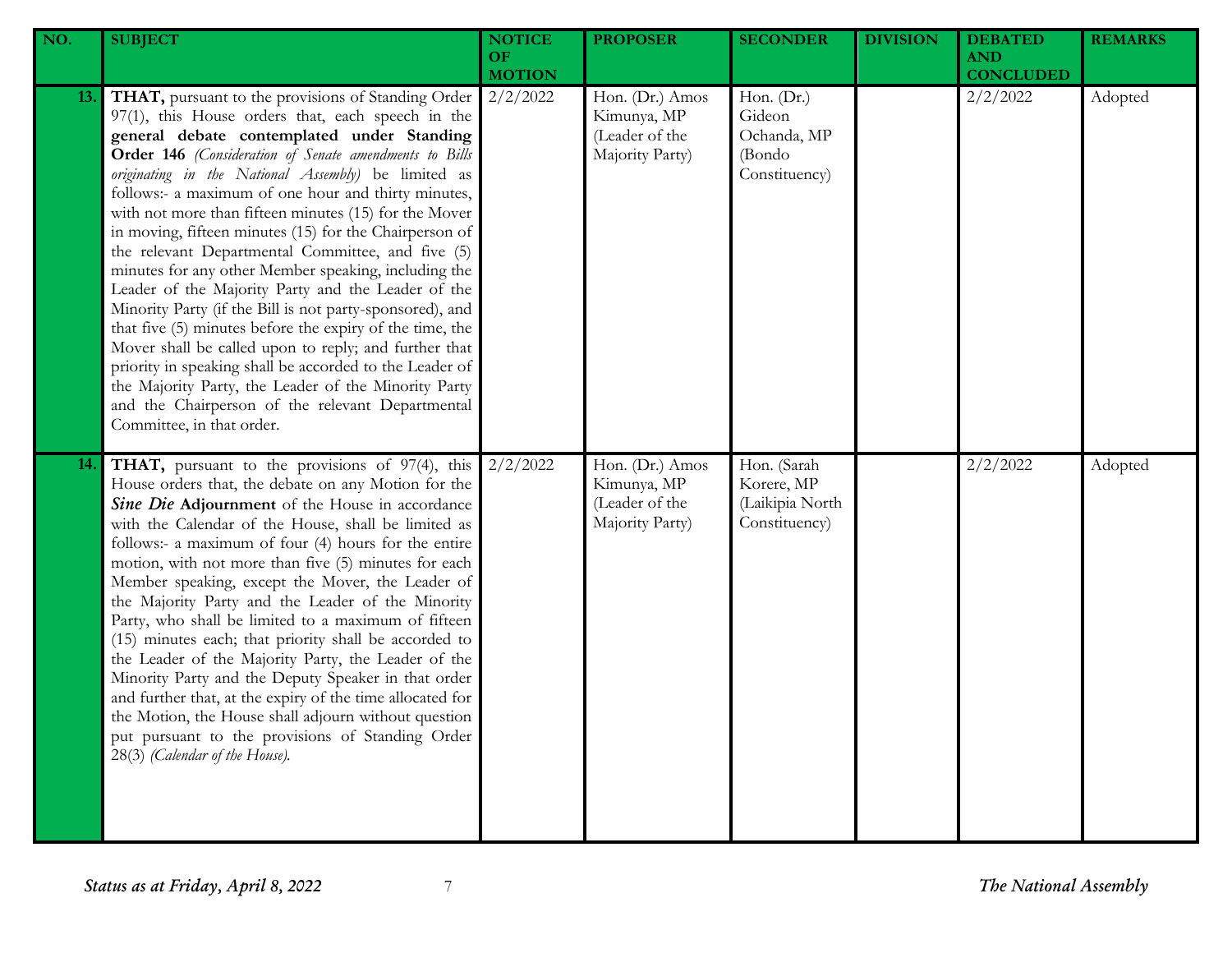| NO.        | <b>SUBJECT</b>                                                                                                                                                                                                                                                                                                                                                                                                                                                                                                                                                                                                                                                                                                                                                                                                                                                                                                                                                                                                                                                                                                                                                                                                                                                                                                                                                                                                                                                                                                                                                                                                                                                                                                                                                                                                                                                                                                                                                                                                                     | <b>NOTICE</b><br>OF<br><b>MOTION</b> | <b>PROPOSER</b>                                                     | <b>SECONDER</b>                                         | <b>DIVISION</b> | <b>DEBATED</b><br><b>AND</b><br><b>CONCLUDED</b> | <b>REMARKS</b> |
|------------|------------------------------------------------------------------------------------------------------------------------------------------------------------------------------------------------------------------------------------------------------------------------------------------------------------------------------------------------------------------------------------------------------------------------------------------------------------------------------------------------------------------------------------------------------------------------------------------------------------------------------------------------------------------------------------------------------------------------------------------------------------------------------------------------------------------------------------------------------------------------------------------------------------------------------------------------------------------------------------------------------------------------------------------------------------------------------------------------------------------------------------------------------------------------------------------------------------------------------------------------------------------------------------------------------------------------------------------------------------------------------------------------------------------------------------------------------------------------------------------------------------------------------------------------------------------------------------------------------------------------------------------------------------------------------------------------------------------------------------------------------------------------------------------------------------------------------------------------------------------------------------------------------------------------------------------------------------------------------------------------------------------------------------|--------------------------------------|---------------------------------------------------------------------|---------------------------------------------------------|-----------------|--------------------------------------------------|----------------|
| <b>15.</b> | THAT, notwithstanding the provisions of Standing<br>Orders 41 and 42 relating to conveying of Messages from the<br>Senate and from the President or the National Executive,<br>Standing Orders 120, 122 and 126 relating to<br>Publication, Procedure upon Publication and First Reading of<br>Bills and Standing Order 210(2) relating to Tabling of<br>Statutory Instruments, this House orders that during the<br>Short and Long Recesses of the Sixth Session-<br>Upon receipt of any Message from the Senate,<br>(a)<br>or upon receipt of any name of a person<br>nominated for appointment to a state or public<br>office from the President or any other office in<br>the National Executive, the Speaker shall<br>forthwith refer such Message to the relevant<br>Committee for consideration, without having to<br>recall the House, and report such fact to the<br>House on resumption;<br>upon receipt of any Message relating to the<br>(b)<br>Senate's Amendments to a Bill originating in<br>the National Assembly, the Speaker shall<br>forthwith refer the Schedule of the Senate<br>Amendments to the relevant Committee for<br>consideration pursuant to the provisions of<br>Standing Order 145 (Senate amendments to Bills<br>originating in the National Assembly), and report<br>such fact to the House on resumption;<br>should a Bill be published during the said<br>(c)<br>period, or a published Bill become due for First<br>Reading, the Speaker shall, upon lapse of at<br>least three days following the publication of the<br>Bill and following a determination that such Bill<br>is of priority, forthwith refer such Bill to the<br>relevant Committee for consideration pursuant<br>to the provisions of Standing Order<br>127 (Committal of Bills to Committees and public<br>participation) and cause the Bill to be read a First<br>Time upon its next Sitting and the Second<br>Reading may be taken forthwith, or on such<br>other day as the House Business Committee<br>may determine; | 2/2/2022                             | Hon. (Dr.) Amos<br>Kimunya, MP<br>(Leader of the<br>Majority Party) | Hon. Robert<br>Gichimu, MP<br>(Gichugu<br>Constituency) |                 | 2/2/2022                                         | Adopted        |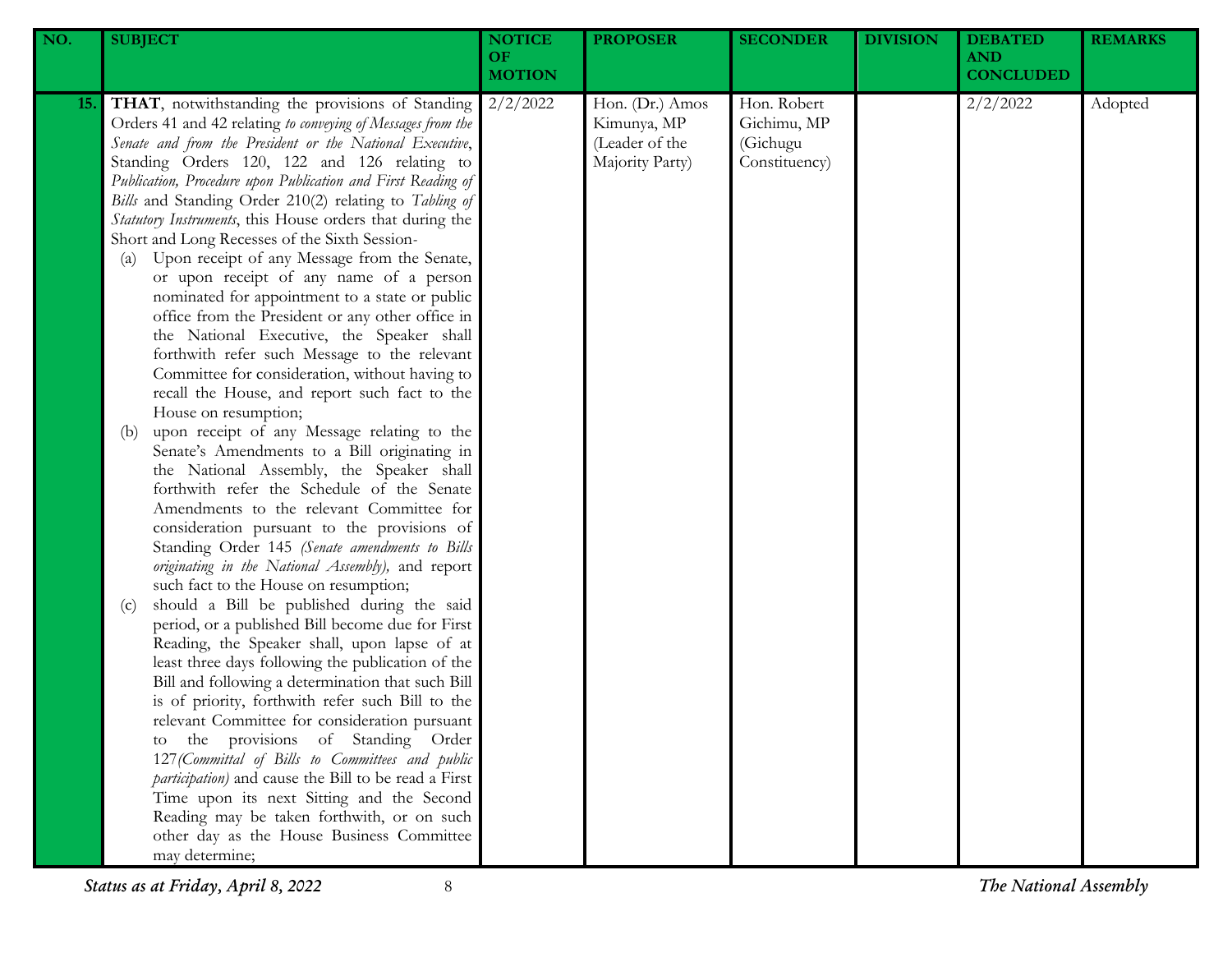| NO. | <b>SUBJECT</b>                                                                                                                                                                                                                                                                                                                                                                                                                                                                                                                                                                                                                                                                                                                                                                                                              | <b>NOTICE</b><br><b>OF</b><br><b>MOTION</b> | <b>PROPOSER</b>                                                                                | <b>SECONDER</b>                                                                                     | <b>DIVISION</b>                          | <b>DEBATED</b><br><b>AND</b><br><b>CONCLUDED</b> | <b>REMARKS</b> |
|-----|-----------------------------------------------------------------------------------------------------------------------------------------------------------------------------------------------------------------------------------------------------------------------------------------------------------------------------------------------------------------------------------------------------------------------------------------------------------------------------------------------------------------------------------------------------------------------------------------------------------------------------------------------------------------------------------------------------------------------------------------------------------------------------------------------------------------------------|---------------------------------------------|------------------------------------------------------------------------------------------------|-----------------------------------------------------------------------------------------------------|------------------------------------------|--------------------------------------------------|----------------|
|     | should any statutory instrument be transmitted<br>(d)<br>for tabling before the House during the period,<br>the Speaker shall, following a determination<br>that the statutory instrument is of priority,<br>forthwith refer the statutory instrument to the<br>relevant Committee for consideration and cause<br>the statutory instrument to be tabled in the<br>House upon its next Sitting in accordance with<br>the provisions of section 11 of the Statutory<br>Instruments Act (No. 3 of 2013); and,<br>should any Paper be transmitted for tabling<br>(e)<br>before the House, the Speaker shall, following a<br>determination that the Paper is of priority,<br>forthwith refer the Paper to the relevant<br>Committee for consideration and cause the<br>Paper to be tabled in the House upon its next<br>Sitting. |                                             |                                                                                                |                                                                                                     |                                          |                                                  |                |
| 16. | THAT, pursuant to the provisions of Standing Order<br>28, this House approves the Calendar of the National<br>Assembly (Regular Sessions) for the Sixth Session<br>(2022).                                                                                                                                                                                                                                                                                                                                                                                                                                                                                                                                                                                                                                                  | 2/2/2022                                    | Hon. (Dr.) Amos<br>Kimunya, MP<br>(Leader of the<br>Majority Party)                            | Hon.<br>Emmanuel<br>Wangwe, MP<br>(Majority Party<br>Whip)                                          |                                          | 2/2/2022                                         | Adopted        |
| 17. | THAT, notwithstanding the provisions of Standing<br>Order 120, this House resolves to reduce the<br>publication period of the Elections (Amendment) Bill<br>(National Assembly Bill No. 3 of 2022) from 14 days<br>to 5 days.                                                                                                                                                                                                                                                                                                                                                                                                                                                                                                                                                                                               | 2/2/2022                                    | Hon. (Dr.) Amos<br>Kimunya, MP<br>(Leader of the<br>Majority Party)                            | Hon.<br>Emmanuel<br>Wangwe, MP<br>(Majority Party<br>Whip)                                          | 2/2/2022<br>$(Ayes - 43;$<br>$Nays - 62$ | 2/2/2022                                         | Negatived      |
| 18. | THAT, this House adopts the Report of the<br>Committee on Delegated Legislation on its<br>consideration of the Public Finance Management<br>(Biashara Kenya Fund) Regulations, 2021; the Public<br>Finance Management (Uwezo Fund) (Revocation)<br>Regulations, 2021; the Public Finance Management<br>(Women Enterprise Fund) (Revocation) Regulations,<br>2021; and the Public Finance Management (Youth<br>Development<br>(Revocation)<br>Enterprise<br>Fund)<br>Regulations, 2021, laid on the Table of the House on<br>Tuesday, September 21, 2021, and pursuant to the                                                                                                                                                                                                                                                | 2/2/2022                                    | William<br>Hon.<br>Kamket, MP<br>(Chairperson,<br>Committee<br>on<br>Delegated<br>Legislation) | Hon. Muriuki<br>Njagagua, MP<br>(Vice-<br>Chairperson,<br>Committee on<br>Delegated<br>Legislation) |                                          | 3/2/2022;<br>$10/2/2022$ .                       | Adopted        |

*Status as at Friday, April 8, 2022* 9 *The National Assembly*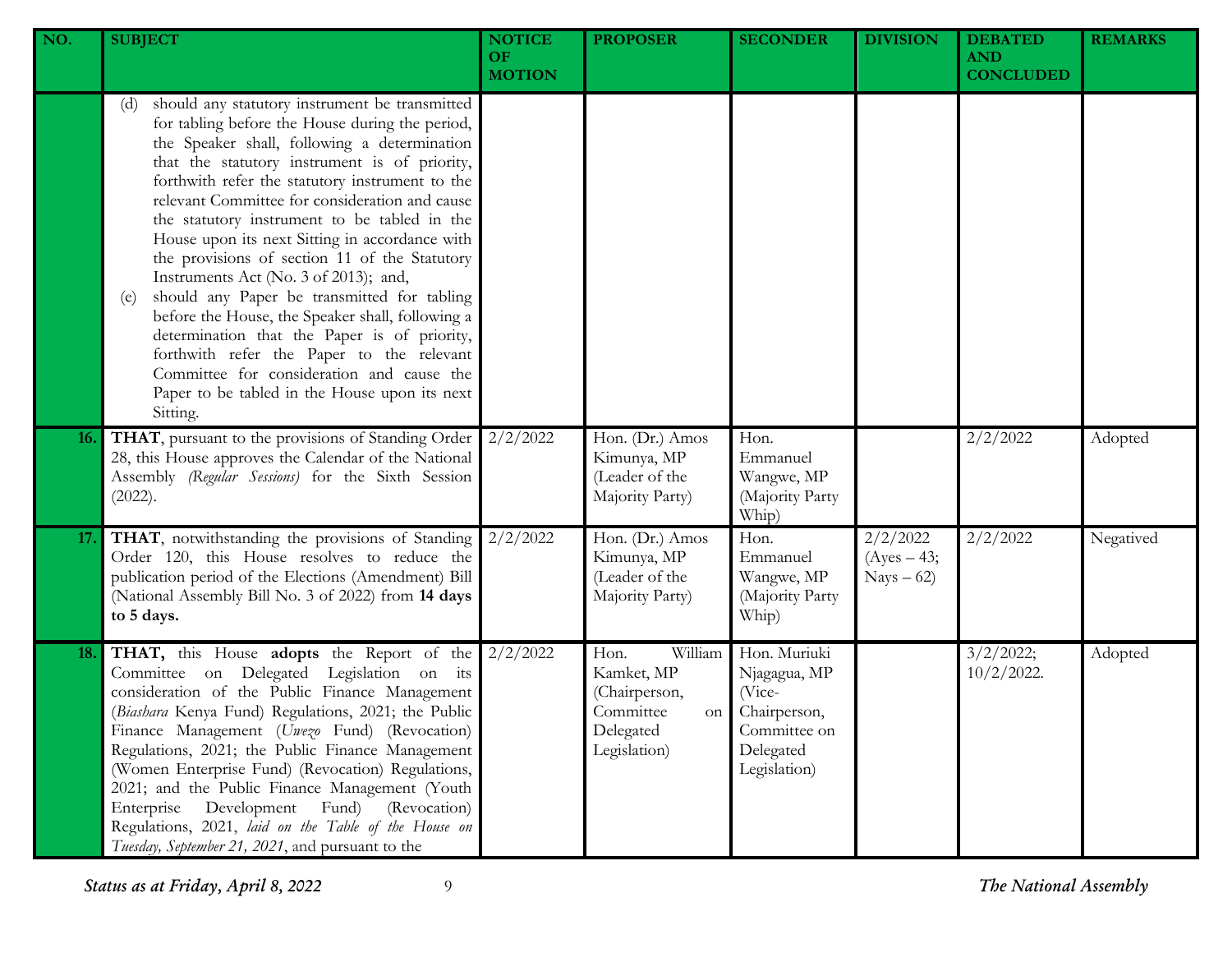| NO. | <b>SUBJECT</b>                                                                                                                                                                                                                                                                                                                                                                                                                                                                                                                                                                                                                                                                                                                                     | <b>NOTICE</b><br>OF.<br><b>MOTION</b> | <b>PROPOSER</b>                                                                                                                  | <b>SECONDER</b>                                                                                              | <b>DIVISION</b> | <b>DEBATED</b><br><b>AND</b><br><b>CONCLUDED</b> | <b>REMARKS</b> |
|-----|----------------------------------------------------------------------------------------------------------------------------------------------------------------------------------------------------------------------------------------------------------------------------------------------------------------------------------------------------------------------------------------------------------------------------------------------------------------------------------------------------------------------------------------------------------------------------------------------------------------------------------------------------------------------------------------------------------------------------------------------------|---------------------------------------|----------------------------------------------------------------------------------------------------------------------------------|--------------------------------------------------------------------------------------------------------------|-----------------|--------------------------------------------------|----------------|
|     | provisions of section 18 of the Statutory Instruments<br>Act, 2013 annuls in entirety -<br>the Public Finance Management (Biashara<br>(i)<br>Kenya Fund) Regulations, 2021 published as<br>Legal Notice No. 55 of 2021;<br>the Public Finance Management (Uwezo Fund)<br>(11)<br>(Revocation) Regulations, 2021 published as<br>Legal Notice No. 56 of 2021;<br>the Public Finance Management (Women<br>(111)<br>Enterprise Fund) (Revocation) Regulations,<br>2021 published as Legal Notice No. 57 of 2021;<br>and<br>the Public Finance Management (Youth<br>(iv)<br>Enterprise Development Fund) (Revocation)<br>Regulations, 2021 published as Legal Notice<br>No. 58 of 2021.                                                                |                                       |                                                                                                                                  |                                                                                                              |                 |                                                  |                |
| 19. | THAT, this House adopts the Report of the<br>Committee on Delegated Legislation on its<br>consideration of the Crops (Fibre Crops) Regulations,<br>2020 laid on the Table of the House on Tuesday, November<br>17, 2020, and pursuant to the provisions of section 18<br>of the Statutory Instruments Act, 2013 and Standing<br>Order 210 (4)(b), <i>annuls in entirety</i> the Crops (Fibre<br>Crops) Regulations, 2020 published as Legal Notice No.<br>120 of 2020.                                                                                                                                                                                                                                                                             | 2/2/2022                              | William<br>Hon.<br>Kamket, MP<br>(Chairperson,<br>Committee<br>on<br>Delegated<br>Legislation)                                   | Hon. Muriuki<br>Njagagua, MP<br>(Vice-<br>Chairperson,<br>Committee on<br>Delegated<br>Legislation)          |                 | 3/2/2022;<br>$10/2/2022$ .                       | Adopted        |
| 20. | THAT, taking into consideration the findings of the<br>Departmental Committee on Finance and National<br>Planning in its Report on the vetting of the nominee for<br>appointment as a member of the Salaries and<br>Remuneration Commission representing the National<br>Police Service Commission, laid on the Table of the House<br>on Thursday, February 03, 2022 and pursuant to the<br>provisions of Article 250(2)(b) of the Constitution,<br>section 7 of the Salaries and Remuneration Commission<br>Act 2010 and sections 3 and 8 of the Public<br>Appointments (Parliamentary Approval) Act, 2011, this<br>House approves the appointment of Ms. Elizabeth<br>Wangui Muchiri as a member of the Salaries and<br>Remuneration Commission. | 3/2/2022                              | Waihenya<br>Hon.<br>Ndirangu, MP<br>(Vice-Chairperson<br>Departmental<br>Committee<br>on<br>Finance<br>and<br>National Planning) | Hon. Kuria<br>Kimani, MP<br>(Member,<br>Departmental<br>Committee on<br>Finance and<br>National<br>Planning) |                 | 8/2/2022;<br>$9/2/2022$ .                        | Adopted        |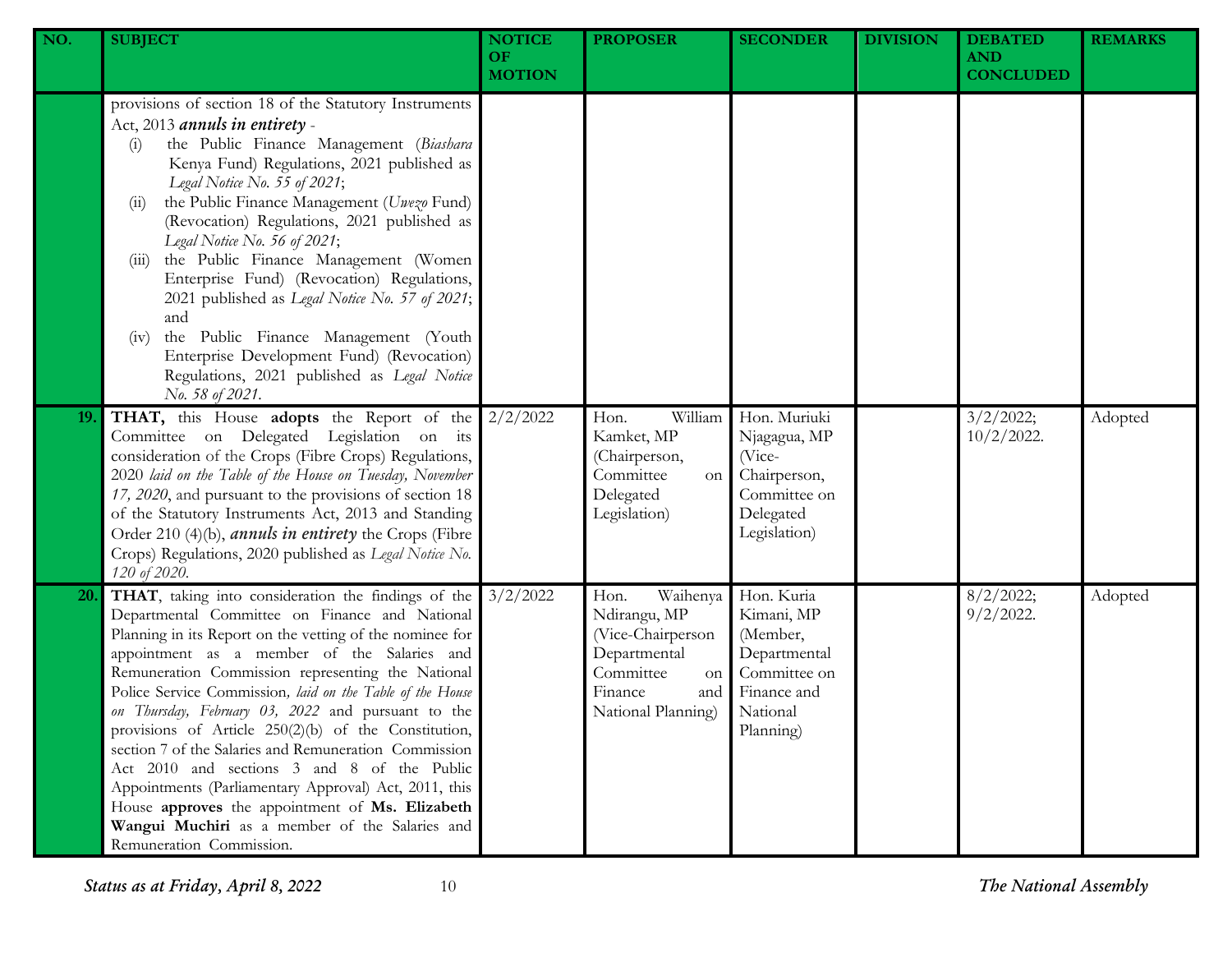| NO. | <b>SUBJECT</b>                                                                                                                                                                                                                                                                                                                                                                                                                                                                                                                                                                                                                                                                                                                                                                                                                                                                                                                                                                                                           | <b>NOTICE</b><br>OF. | <b>PROPOSER</b>                                                                                              | <b>SECONDER</b>                                                                                | <b>DIVISION</b> | <b>DEBATED</b><br><b>AND</b> | <b>REMARKS</b> |
|-----|--------------------------------------------------------------------------------------------------------------------------------------------------------------------------------------------------------------------------------------------------------------------------------------------------------------------------------------------------------------------------------------------------------------------------------------------------------------------------------------------------------------------------------------------------------------------------------------------------------------------------------------------------------------------------------------------------------------------------------------------------------------------------------------------------------------------------------------------------------------------------------------------------------------------------------------------------------------------------------------------------------------------------|----------------------|--------------------------------------------------------------------------------------------------------------|------------------------------------------------------------------------------------------------|-----------------|------------------------------|----------------|
|     |                                                                                                                                                                                                                                                                                                                                                                                                                                                                                                                                                                                                                                                                                                                                                                                                                                                                                                                                                                                                                          | <b>MOTION</b>        |                                                                                                              |                                                                                                |                 | <b>CONCLUDED</b>             |                |
| 21. | <b>THAT,</b> this House <b>adopts</b> the Report of the 3/2/2022<br>Committee on Delegated Legislation on its<br>consideration of the Public Finance Management<br>(Sinking Fund) Guidelines, 2021, laid on the Table of the<br>House on Tuesday, September 21, 2021, and pursuant to<br>the provisions of section 13 of the Statutory<br>Instruments Act, 2013 annuls in entirety the Public<br>Finance Management (Sinking Fund) Guidelines, 2021<br>published as Gazette Notice No. 5085 of 2021.                                                                                                                                                                                                                                                                                                                                                                                                                                                                                                                     |                      | Hon. (Dr). Oundo<br>Ojiambo, MP<br>(Member,<br>Committee on<br>Delegated<br>Legislation)                     | Hon.<br>Emmanuel<br>Wangwe, MP<br>(Majority Party<br>Whip)                                     |                 | 10/2/2022;<br>$15/2/2022$ .  | Adopted        |
| 22. | <b>THAT,</b> this House <b>adopts</b> the Report of the 3/2/2022<br>Committee on Delegated Legislation on its<br>consideration of the Environmental Management and<br>Coordination (Impact Assessment and Audit)<br>(Amendment) Regulations, 2016, laid on the Table of the<br>House on Wednesday, November 10, 2021, and pursuant<br>to the provisions of section 18 of the Statutory<br>Instruments Act, 2013 and Standing Order 210 (4)(b),<br>annuls in entirety the Environmental Management<br>and Coordination (Impact Assessment and Audit)<br>(Amendment) Regulations, 2016 published as Legal<br>Notice No. 149 of 2016.                                                                                                                                                                                                                                                                                                                                                                                       |                      | Charles<br>Hon.<br>Njagagua, MP<br>(Vice-Chairperson,<br>Committee<br><b>on</b><br>Delegated<br>Legislation) | Hon. $(Dr)$ .<br>Oundo<br>Ojiambo, MP<br>(Member,<br>Committee on<br>Delegated<br>Legislation) |                 | 10/2/2022;<br>$15/2/2022$ .  | Adopted        |
| 23. | THAT, aware that the history of any institution is key<br>to evaluating its development; FURTHER AWARE<br>that documenting history provides a knowledge bank<br>for future generations; NOTING that the history of<br>the Parliament of Kenya is largely unrecorded,<br>scattered and piecemeal; FURTHER NOTING that<br>most comparable jurisdictions have elaborate records<br>of their history which are periodically updated to<br>capture new developments; COGNISANT of the<br>fact that the Parliament of Kenya marks its 115th<br>anniversary this year having been established as the<br>Legislative Council (LegCo) in August 1907;<br>FURTHER COGNISANT that the legislature has<br>been transforming in the last century both in mandate<br>and composition starting as a fused unicameral<br>legislature, to a bicameral one at independence to a<br>unicameral legislature before again reverting to a<br>bicameral Parliament after the promulgation of the<br>Constitution of Kenya 2010; RECOGNISING the | 8/2/2022             | Hon. (Dr.) Amos<br>Kimunya, MP<br>(Leader of the<br>Majority Party)                                          | Hon. Joseph<br>Nduati, MP<br>(Gatanga<br>Constituency)                                         |                 | 9/2/2022;<br>$10/2/2022$ .   | Adopted        |
|     | Status as at Friday, April 8, 2022<br>11                                                                                                                                                                                                                                                                                                                                                                                                                                                                                                                                                                                                                                                                                                                                                                                                                                                                                                                                                                                 |                      |                                                                                                              |                                                                                                |                 | The National Assembly        |                |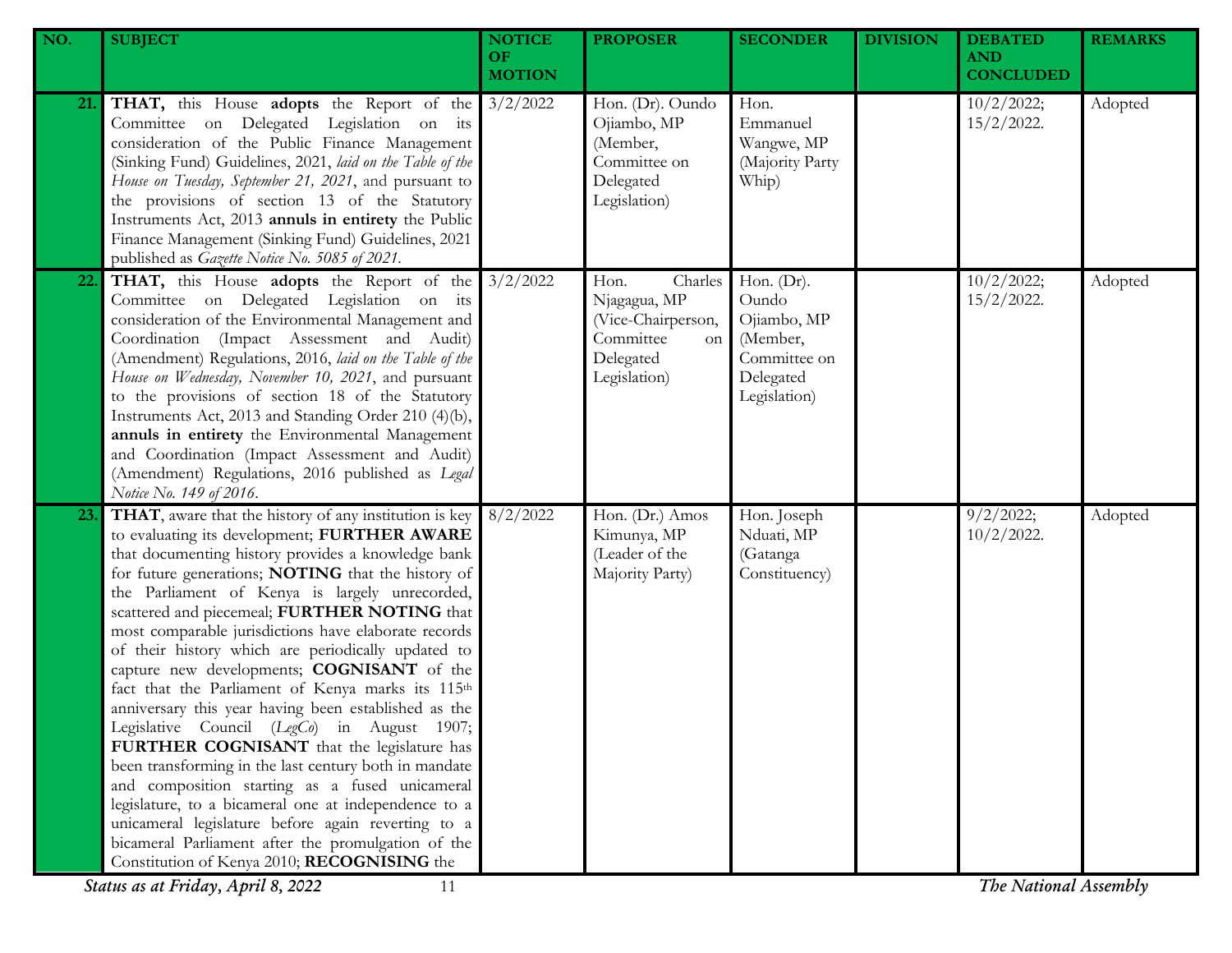| NO. | <b>SUBJECT</b>                                                                                                                                                                                                                                                                                                                                                                                                                                                                                                                                                                                                                                                                                                                                                                                                                                                                                                                                                                                                                                | <b>NOTICE</b><br>OF.<br><b>MOTION</b> | <b>PROPOSER</b>                                                     | <b>SECONDER</b>                                            | <b>DIVISION</b> | <b>DEBATED</b><br><b>AND</b><br><b>CONCLUDED</b> | <b>REMARKS</b>                      |
|-----|-----------------------------------------------------------------------------------------------------------------------------------------------------------------------------------------------------------------------------------------------------------------------------------------------------------------------------------------------------------------------------------------------------------------------------------------------------------------------------------------------------------------------------------------------------------------------------------------------------------------------------------------------------------------------------------------------------------------------------------------------------------------------------------------------------------------------------------------------------------------------------------------------------------------------------------------------------------------------------------------------------------------------------------------------|---------------------------------------|---------------------------------------------------------------------|------------------------------------------------------------|-----------------|--------------------------------------------------|-------------------------------------|
|     | many works of arts, including statues, frescoes, murals<br>and pictures connected with the history of the<br>Parliament of Kenya, including the contributions of<br>great mean and women, families, architects and<br>politicians throughout the 114 years of the history of<br>the institution, and its transformation and growth<br>throughout the period;<br>NOW THEREFORE, in order to ensure the<br>preservation of the history of the institution for future<br>generations, this House resolves -<br>1. THAT, at an appropriate stage, the House appoints<br>a Committee comprising of not more than nine (9)<br>Members to oversee the preservation of these<br>histories for posterity, with special focus on the<br>National Assembly;<br>2. THAT, the copyrights of the History of Parliament of<br>Kenya projects be reserved for the benefit of<br>Parliament and the people of Kenya; and,<br>3. THAT, the Clerk of the National Assembly puts in<br>place and executes appropriate mechanisms to<br>actualize this Resolution. |                                       |                                                                     |                                                            |                 |                                                  |                                     |
| 24  | <b>THAT</b> , pursuant to the provisions of section $15(1)(a)(ii)$<br>of the Parliamentary Powers and Privileges Act, 2017<br>and Standing Order 175, this House approves the<br>appointment of the following Members to the<br>Committee of Parliamentary Powers and Privileges, in<br>addition to the one specified under section $15(1)(a)(i)$ of<br>the said Act:-<br>The Hon. Josphat Kabinga Wachira, M.P.<br>1.<br>The Hon. Anthony Githiaka Kiai, M.P.<br>2.<br>The Hon. Vincent Kipkurui Tuwei, M.P.<br>3.<br>The Hon. Francis Chachu Ganya, M.P.<br>4.<br>The Hon. Didmus W. Barasa Mutua, M.P.<br>5.<br>The Hon. Gladwell Cheruiyot, M.P.<br>6.<br>The Hon. Andrew Mwadime, M.P.<br>7.<br>The Hon. Omar Mwinyi Shimbwa, M.P.<br>8.<br>The Hon. James Onyango Oyoo, M.P.<br>9.<br>The Hon. Danson M. Mwakuwona, M.P.<br>10.<br>The Hon. Oscar K. Sudi, M.P.<br>11.<br>12. The Hon. Johana Ngeno, M.P.<br>13. The Hon. Wario Qalicha Gufu, M.P.                                                                                      | 9/2/2022                              | Hon. (Dr.) Amos<br>Kimunya, MP<br>(Leader of the<br>Majority Party) | Hon.<br>Emmanuel<br>Wangwe, MP<br>(Majority Party<br>Whip) |                 | 9/2/2022                                         | Motion<br>withdrawn by<br>the Mover |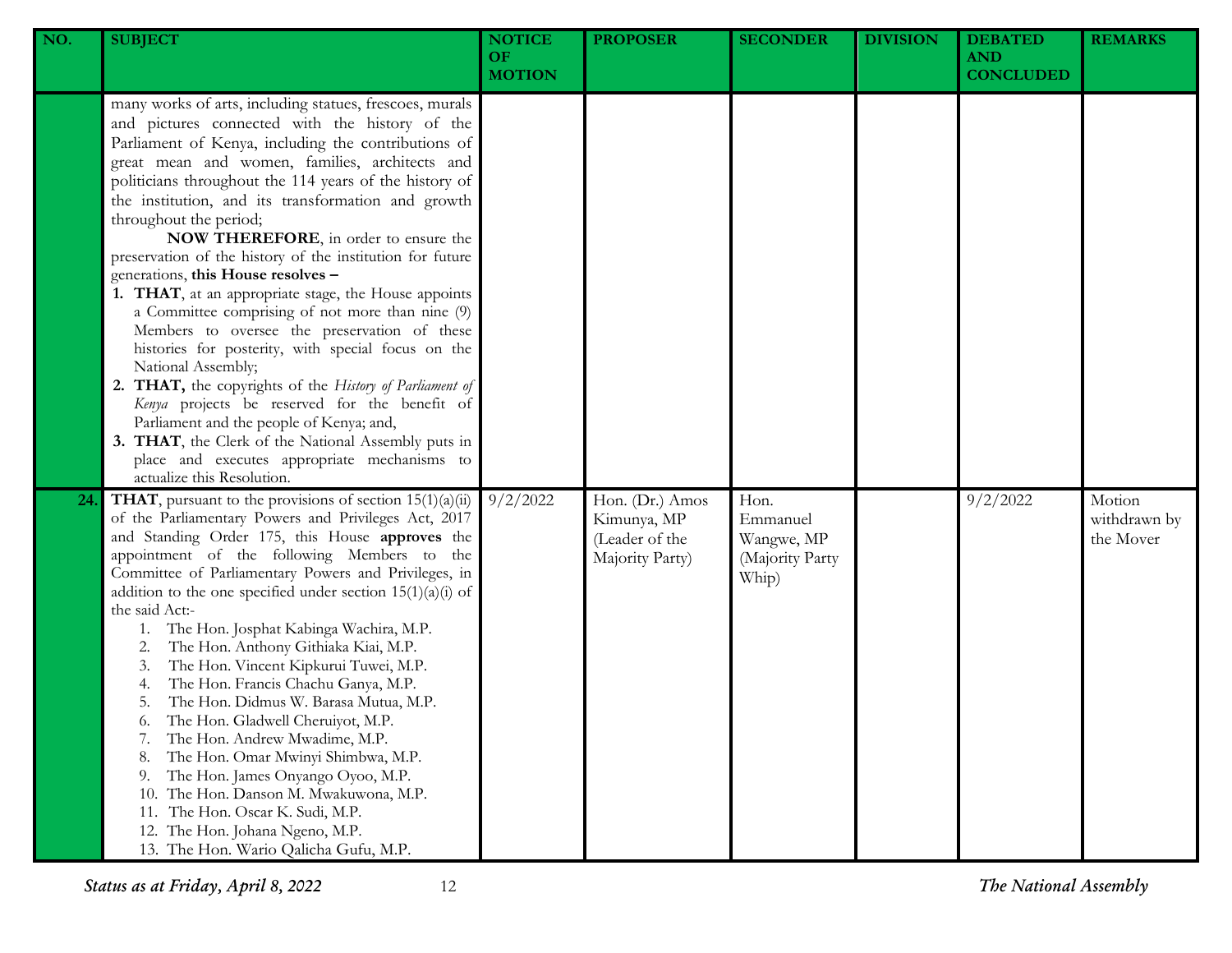| NO. | <b>SUBJECT</b>                                                                                                                                                                                                                                                                                                                                                                                                                                                                                                                                                                                                                                            | <b>NOTICE</b><br>OF<br><b>MOTION</b> | <b>PROPOSER</b>                                                     | <b>SECONDER</b>                                            | <b>DIVISION</b> | <b>DEBATED</b><br><b>AND</b><br><b>CONCLUDED</b> | <b>REMARKS</b> |
|-----|-----------------------------------------------------------------------------------------------------------------------------------------------------------------------------------------------------------------------------------------------------------------------------------------------------------------------------------------------------------------------------------------------------------------------------------------------------------------------------------------------------------------------------------------------------------------------------------------------------------------------------------------------------------|--------------------------------------|---------------------------------------------------------------------|------------------------------------------------------------|-----------------|--------------------------------------------------|----------------|
| 25. | THAT, pursuant to the provisions of Standing Order<br>173 and further to the resolutions of the House of 5 <sup>th</sup><br>December, 2017, 15th July, 2020, 11th February, 2021,<br>4th May, 2021 and 13th October, 2021 appointing<br>Members into various Committees, this House<br>approves the appointment of the following Members<br>to the respective Committees as specified hereunder-<br>The Hon. Adan Keynan Wehliye, M.P. to move<br>(i)<br>from the Select Committee on National<br>Cohesion & Equal Opportunity to the<br>Departmental Committee on Defence &<br>Foreign Relations;<br>The Hon. Jeremiah Ng'ayu Kioni, M.P. to move<br>(i) | 9/2/2022                             | Hon. (Dr.) Amos<br>Kimunya, MP<br>(Leader of the<br>Majority Party) | Hon.<br>Emmanuel<br>Wangwe, MP<br>(Majority Party<br>Whip) |                 | 9/2/2022                                         | Adopted        |
|     | from the Constitutional Implementation<br>Oversight Committee to the Departmental<br>Committee on Energy;<br>The Hon. Khatib Abdallah Mwashetani, M.P. to<br>(iii)<br>move from the Departmental Committee on<br>Lands to the Departmental Committee on<br>Trade, Industry and Cooperatives;                                                                                                                                                                                                                                                                                                                                                              |                                      |                                                                     |                                                            |                 |                                                  |                |
|     | The Hon. Alois Musa Lentoimaga, M.P. to<br>(iv)<br>move from the Departmental Committee on<br>Trade, Industry and Cooperatives to the<br>Constitutional<br>Implementation<br>Oversight<br>Committee;                                                                                                                                                                                                                                                                                                                                                                                                                                                      |                                      |                                                                     |                                                            |                 |                                                  |                |
|     | The Hon. Ayub Savula, M.P. to move from the<br>(v)<br>Departmental Committee on Trade, Industry<br>and Cooperatives to the Select Committee on<br>Regional Integration;<br>The Hon. Abdikahim Osman Mohamed, M.P,<br>$(v_i)$<br>to move from the Departmental Committee on                                                                                                                                                                                                                                                                                                                                                                                |                                      |                                                                     |                                                            |                 |                                                  |                |
|     | Energy to the Departmental Committee on<br>Agriculture & Livestock;<br>The Hon. Gathoni Wamuchomba, M.P, to<br>(V11)<br>move from the Departmental Committee on<br>Agriculture & Livestock to the Departmental                                                                                                                                                                                                                                                                                                                                                                                                                                            |                                      |                                                                     |                                                            |                 |                                                  |                |
|     | Committee on Communication, Information<br>and Innovation;<br>(viii) The Hon. Katoo Ole Metito Judah, M.P. to be<br>appointed a Member of the Departmental                                                                                                                                                                                                                                                                                                                                                                                                                                                                                                |                                      |                                                                     |                                                            |                 |                                                  |                |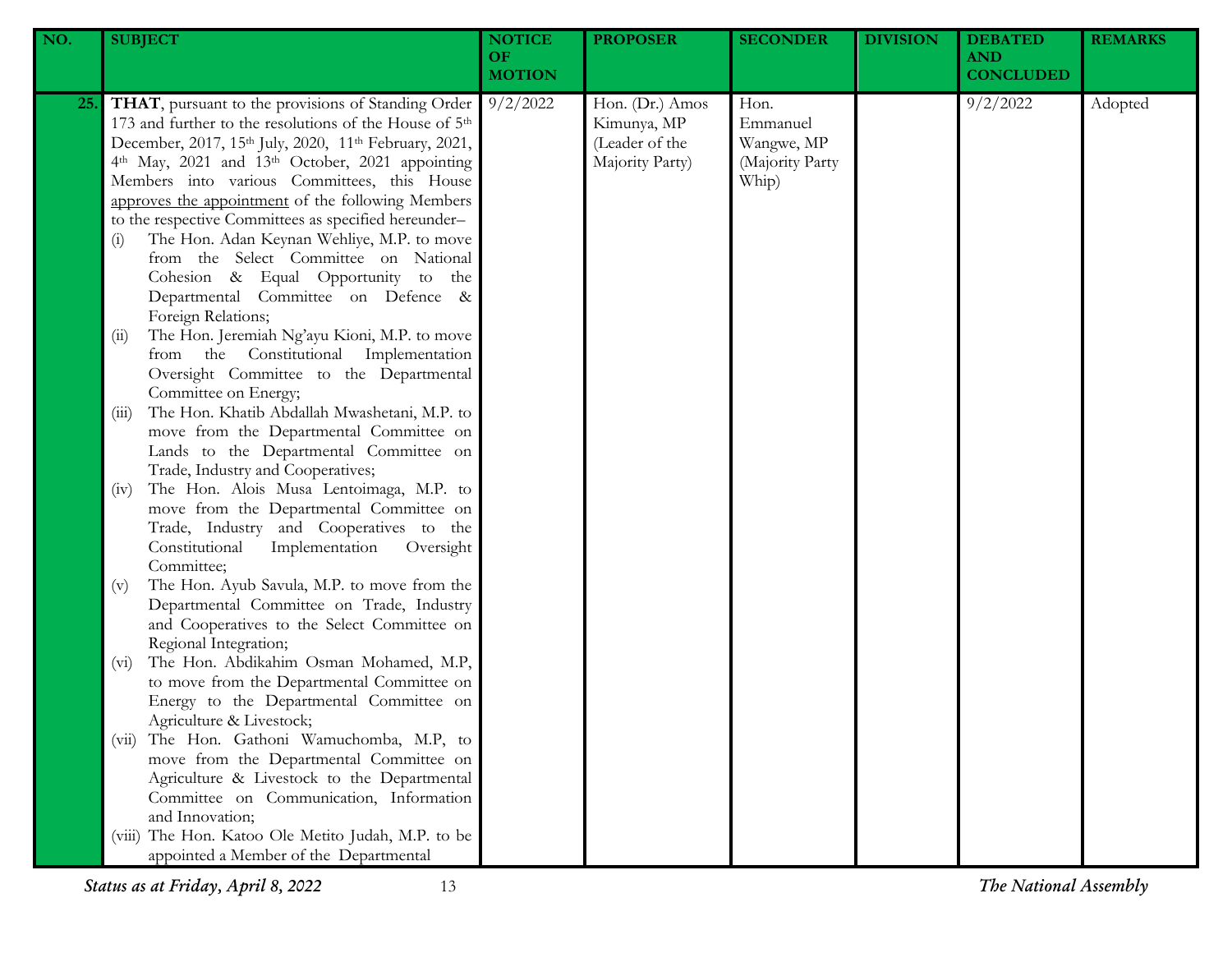| NO. | <b>SUBJECT</b>                                                                                                                                                                                                                                                                                                                                                                                                                                                                                                                                                                                                                                                                                                                                                                                                                                                  | <b>NOTICE</b><br><b>OF</b><br><b>MOTION</b> | <b>PROPOSER</b>                                                     | <b>SECONDER</b>                                       | <b>DIVISION</b> | <b>DEBATED</b><br><b>AND</b><br><b>CONCLUDED</b> | <b>REMARKS</b> |
|-----|-----------------------------------------------------------------------------------------------------------------------------------------------------------------------------------------------------------------------------------------------------------------------------------------------------------------------------------------------------------------------------------------------------------------------------------------------------------------------------------------------------------------------------------------------------------------------------------------------------------------------------------------------------------------------------------------------------------------------------------------------------------------------------------------------------------------------------------------------------------------|---------------------------------------------|---------------------------------------------------------------------|-------------------------------------------------------|-----------------|--------------------------------------------------|----------------|
|     | Committee on Agriculture & Livestock;<br>The Hon. David Gikaria, M.P. to be appointed a<br>(ix)<br>Member of the Departmental Committee on<br>Environment & Natural Resources;<br>The Hon. Japhet Kareke Mbiuki, M.P. to be<br>(x)<br>appointed a Member of the Departmental<br>Committee<br>Industry<br>Trade,<br>on<br>and<br>Cooperatives;<br>The Hon. William Kipkemoi Kisang, M.P. to be<br>$(x_i)$<br>appointed a Member of the Departmental<br>Committee on Lands;<br>The Hon. Ali Wario, M.P. to be appointed a<br>(xii)<br>Member of the Departmental Committee on<br>Energy; and,<br>(xiii) The Hon. Johana Ngeno, M.P. to be appointed<br>a Member of the Select Committee on National<br>Cohesion and Equal Opportunity.                                                                                                                            |                                             |                                                                     |                                                       |                 |                                                  |                |
| 26. | THAT, pursuant to the provisions of Standing<br>Orders 175 and 212B (3), this House approves the<br>appointment of the following Members to the<br>Committee on Members' Services and Facilities:-<br>The Hon. Ezekiel Machogu Ombaki, M.P.<br>The Hon. (Dr.) Swarup Manjan Mishra, M.P.<br>The Hon. Samwel Moroto Chumel, M.P.<br>The Hon. Rehema Hassan, M.P.<br>The Hon. Rigathi Gachagua, M.P.<br>The Hon. Charity Kathambi Chepkwony, M.P.<br>0.<br>The Hon. Elisha Odhiambo, M.P.<br>The Hon. Benard Otieno Okoth, M.P.<br>The Hon. (Eng.) Nzambia Thuddeus Kithua,<br>9.<br>M.P.<br>10. The Hon. Christopher Wangaya Aseka, M.P.<br>11. The Hon. John Walter Owino, M.P.<br>12. The Hon. Elsie Muhanda, M.P.<br>13. The Hon. Generali Nixon Kiprotich Korir,<br>M.P.<br>14. The Hon. Beatrice Nkatha Nyaga, M.P.<br>15. The Hon. Kimani Ichung'wah, M.P. | 9/2/2022                                    | Hon. (Dr.) Amos<br>Kimunya, MP<br>(Leader of the<br>Majority Party) | Hon. David Ole<br>Sankok, MP<br>(Nominated<br>Member) |                 | 9/2/2022                                         | Adopted        |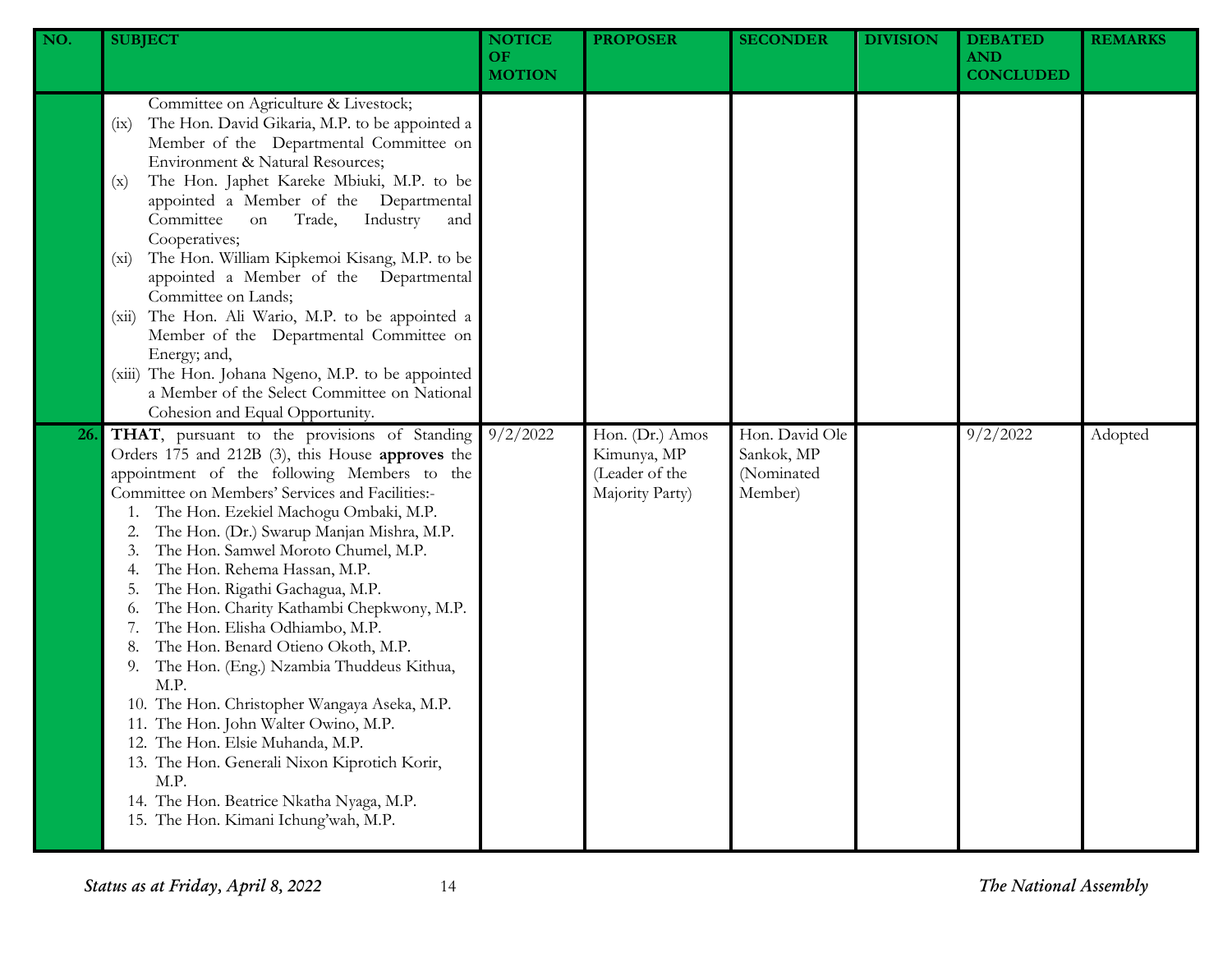| NO.        | <b>SUBJECT</b>                                                                                                                                                                                                                                                                                                                                                                                                                                                                                                                                                                                                                                                                                                                                                                     | <b>NOTICE</b><br>OF.<br><b>MOTION</b> | <b>PROPOSER</b>                                                                                             | <b>SECONDER</b>                                                                                                | <b>DIVISION</b> | <b>DEBATED</b><br><b>AND</b><br><b>CONCLUDED</b> | <b>REMARKS</b>     |
|------------|------------------------------------------------------------------------------------------------------------------------------------------------------------------------------------------------------------------------------------------------------------------------------------------------------------------------------------------------------------------------------------------------------------------------------------------------------------------------------------------------------------------------------------------------------------------------------------------------------------------------------------------------------------------------------------------------------------------------------------------------------------------------------------|---------------------------------------|-------------------------------------------------------------------------------------------------------------|----------------------------------------------------------------------------------------------------------------|-----------------|--------------------------------------------------|--------------------|
| <b>27.</b> | THAT, taking into consideration the Report of the<br>Departmental Committee on Finance and National<br>Planning on the Recruitment of the National<br>Assembly Nominee to the Equalization Fund<br>Advisory Board, laid on the Table of the House on<br>Wednesday, February 9, 2022 and pursuant to the<br>provisions of Article 204 of the Constitution and<br>paragraph 4(1)(d) of the Public Finance Management<br>(Equalization Fund Administration) Regulations,<br>2021, this House approves the nomination of Mr.<br>Abdullahi Adan Khalif for appointment as the<br>National Assembly nominee to the Equalization Fund<br>Advisory Board in accordance with paragraph 4(1)(d)<br>of the Public Finance Management (Equalization<br>Fund Administration) Regulations, 2021. | 9/2/2022                              | Hon. Mboni<br>Mwalika, MP<br>(Member,<br>Departmental<br>Committee on<br>Finance and<br>National Planning)  | Hon. Jimmy<br>Angwenyi, MP<br>(Member,<br>Departmental<br>Committee on<br>Finance and<br>National<br>Planning) |                 | 15/2/2022;<br>$16/2/2022$ .                      | Adopted            |
| 28.        | THAT, this House adopts the Report of the Select<br>Committee on National Government Constituencies<br>Development Fund on stalled and/or incomplete<br>projects initiated through the NG-CDF but falling<br>under the County Government functions, laid on the<br>Table of the House on Tuesday, August 17, 2021.                                                                                                                                                                                                                                                                                                                                                                                                                                                                 | $9/2/20$ 22                           | Hon. Wafula<br>Wamunyinyi, MP<br>(Chairperson,<br>Select Committee<br>on NG-CDF)                            |                                                                                                                |                 |                                                  | Awaiting<br>debate |
| <b>29.</b> | THAT, taking into consideration the findings of the<br>Departmental Committee on Justice and Legal Affairs<br>in its Report on the Vetting of nominees for appointment as<br>Chairperson and Members of the Kenya National Commission<br>on Human Rights, laid on the Table of the House on<br>Thursday, February 10, 2022, and pursuant to the<br>provisions of Article $250(2)(b)$ of the Constitution,<br>section 11(7) of the Kenya National Commission on<br>Human Rights Act, 2011 and section 8 (1) of the<br>Public Appointments (Parliamentary Approval Act,<br>2011, this House approves the appointment of the<br>following persons to the Kenya National Commission<br>on Human Rights: -                                                                              | 10/2/2022                             | Hon. Muturi<br>Kigano, MP<br>(Chairperson,<br>Departmental<br>Committee on<br>Justice and Legal<br>Affairs) | Hon. Jeniffer<br>Shamalla, MP<br>(Member,<br>Departmental<br>Committee on<br>Justice and<br>Legal Affairs)     |                 | 15/2/2022;<br>$16/2/2022$ .                      | Adopted            |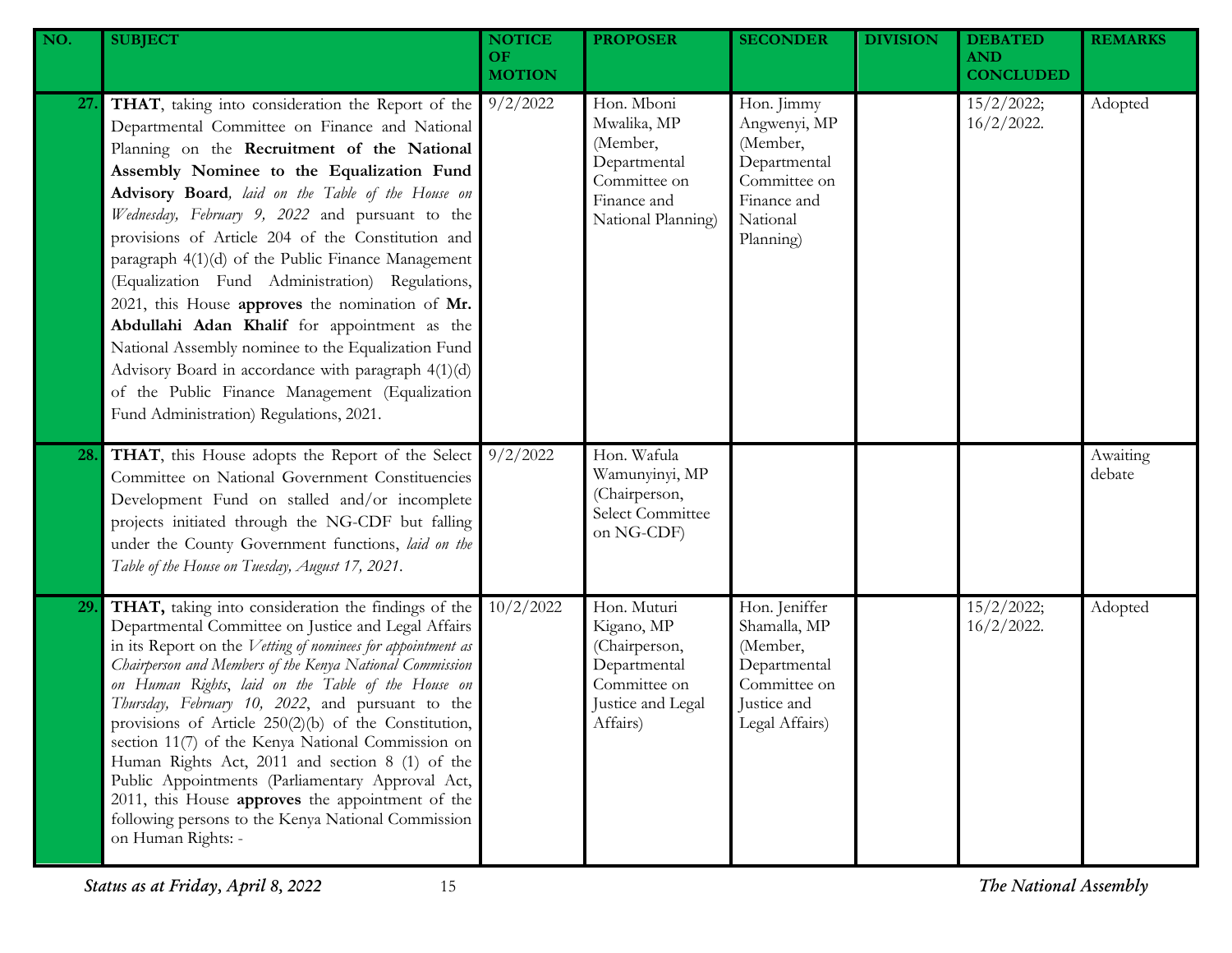| NO. | <b>SUBJECT</b>                                                                                                                                                                                                                                                                                                                                               | <b>NOTICE</b><br><b>OF</b><br><b>MOTION</b> | <b>PROPOSER</b>                                                                     | <b>SECONDER</b>                                                                    | <b>DIVISION</b> | <b>DEBATED</b><br><b>AND</b><br><b>CONCLUDED</b> | <b>REMARKS</b>                          |
|-----|--------------------------------------------------------------------------------------------------------------------------------------------------------------------------------------------------------------------------------------------------------------------------------------------------------------------------------------------------------------|---------------------------------------------|-------------------------------------------------------------------------------------|------------------------------------------------------------------------------------|-----------------|--------------------------------------------------|-----------------------------------------|
|     | Ms. Roseline Doreen Adhiambo Odhiambo -<br>1)<br>Odede - Chairperson;<br>Prof. Marion Wanjiku Mutugi - Member;<br>2)<br>Dr. Raymond Plal Sangsang Nyeris - Member;<br>3)<br>Ms. Sara Talaso Bonaya - Member; and<br>$\left(4\right)$<br>Dr. Dennis Nyongesa Wamalwa - Member.<br>5)                                                                          |                                             |                                                                                     |                                                                                    |                 |                                                  |                                         |
| 30. | THAT, this House adopts the Report of the Budget<br>and Appropriations Committee on the Budget Policy<br>Statement for the financial year 2022/2023, laid on the<br>Table of the House on Tuesday, February 15, 2022 and<br>pursuant to the provisions of section 25(7) of the<br>Public Finance Management Act, 2012 and Standing<br>Order 232(9) and (10)- | 15/2/2022                                   | Hon. Kanini Kega,<br>MP (Chairperson,<br>Budget and<br>Appropriations<br>Committee) | Hon. Mark<br>Nyamita, MP<br>(Member,<br>Budget and<br>Appropriations<br>Committee) |                 | 24/2/2022                                        | Adopted with<br>amendments<br>(in bold) |
|     | approves the Budget Policy Statement (BPS) for<br>$\left( a\right)$<br>the financial year 2022/2023;                                                                                                                                                                                                                                                         |                                             |                                                                                     |                                                                                    |                 |                                                  |                                         |
|     | makes the following financial resolutions with<br>(b)<br>respect to the BPS -                                                                                                                                                                                                                                                                                |                                             |                                                                                     |                                                                                    |                 |                                                  |                                         |
|     | approves the National Government's Budget<br>ceiling for the year 2022/2023 at Ksh.<br>2,075.011 billion-                                                                                                                                                                                                                                                    |                                             |                                                                                     |                                                                                    |                 |                                                  |                                         |
|     | Of which:<br>1. Executive Ksh. 2,005.910 billion                                                                                                                                                                                                                                                                                                             |                                             |                                                                                     |                                                                                    |                 |                                                  |                                         |
|     | Of which: Office of the Auditor General<br>Ksh. 6.378 billion<br>2. Parliament Ksh. 50.220 billion                                                                                                                                                                                                                                                           |                                             |                                                                                     |                                                                                    |                 |                                                  |                                         |
|     | 3. Judiciary<br>Ksh. 18.885 billion                                                                                                                                                                                                                                                                                                                          |                                             |                                                                                     |                                                                                    |                 |                                                  |                                         |
|     | (ii) resolves that, the budget ceilings of the<br>Ministries, Departments and Agencies<br>(MDAs) be rationalized to be within the<br>deficit as approved herein, and further that<br>necessary measures be put in place to collect<br>additional revenue;                                                                                                    |                                             |                                                                                     |                                                                                    |                 |                                                  |                                         |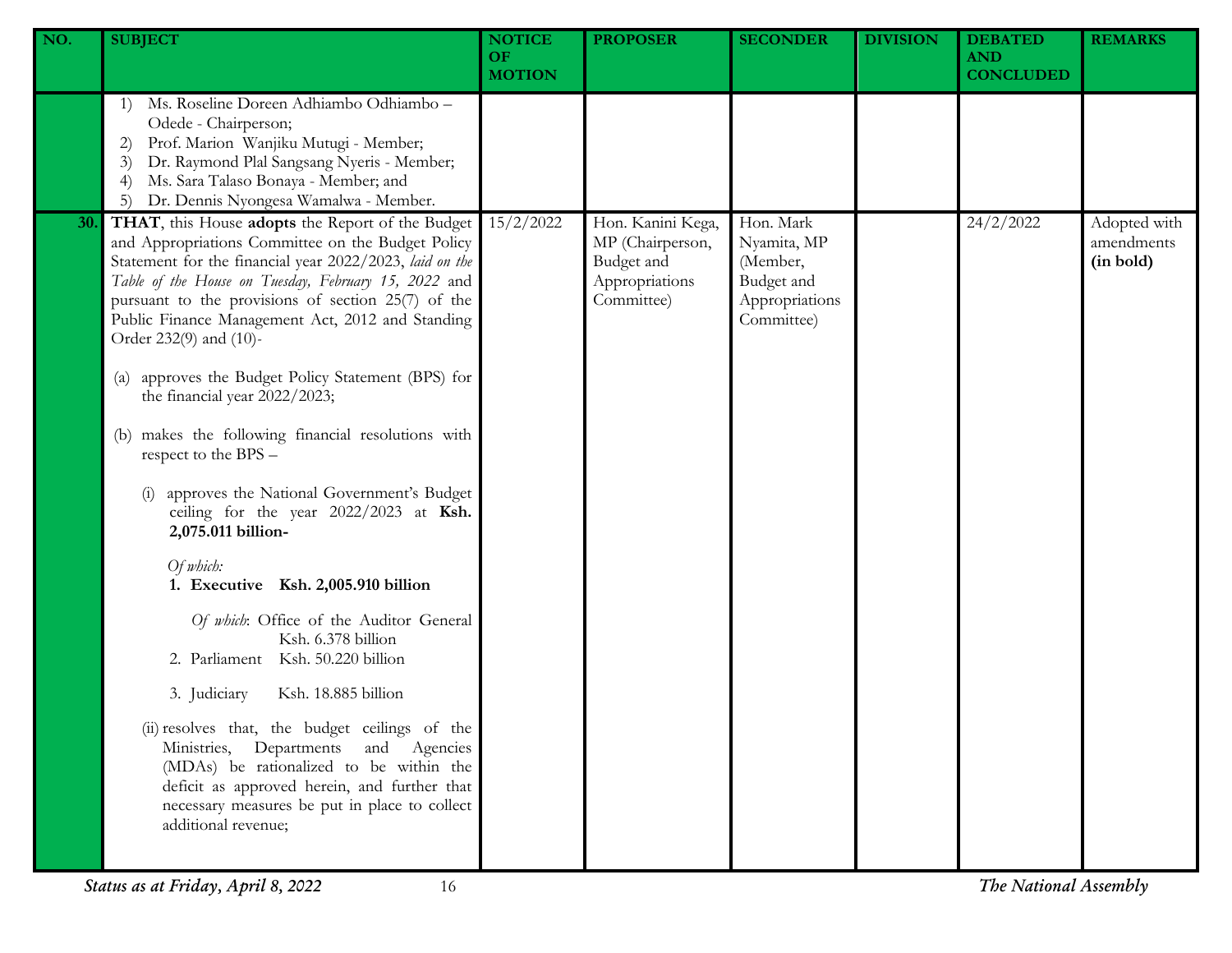| NO. | <b>SUBJECT</b>                                                                                                                                                                                                                                                                                                                                                                                                     | <b>NOTICE</b><br><b>OF</b><br><b>MOTION</b> | <b>PROPOSER</b> | <b>SECONDER</b> | <b>DIVISION</b> | <b>DEBATED</b><br><b>AND</b><br><b>CONCLUDED</b> | <b>REMARKS</b> |
|-----|--------------------------------------------------------------------------------------------------------------------------------------------------------------------------------------------------------------------------------------------------------------------------------------------------------------------------------------------------------------------------------------------------------------------|---------------------------------------------|-----------------|-----------------|-----------------|--------------------------------------------------|----------------|
|     | the County Governments'<br>(iii) approves<br>Equitable Share at Ksh. 370 billion;                                                                                                                                                                                                                                                                                                                                  |                                             |                 |                 |                 |                                                  |                |
|     | (iv) approves the Equalization Fund at Ksh. 7.068<br>billion;                                                                                                                                                                                                                                                                                                                                                      |                                             |                 |                 |                 |                                                  |                |
|     | (v) approves the Conditional Grants at Ksh. 37<br>billion, to be distributed in accordance with<br>Annex 4 of the Report of the Budget and<br>Appropriations Committee;                                                                                                                                                                                                                                            |                                             |                 |                 |                 |                                                  |                |
|     | (c) makes the policy resolutions contained in the<br>First Schedule to the Report (Policy Resolutions<br>relating to the Budget Policy Statement for the financial<br>year 2022/23);<br>(d) insertion of the following words immediately<br>after paragraph (c)-                                                                                                                                                   |                                             |                 |                 |                 |                                                  |                |
|     | "Subject to deletion of "paragraph 78"<br>appearing on page 25 of the Report and<br>substituting thereof with the following new<br>paragraph-                                                                                                                                                                                                                                                                      |                                             |                 |                 |                 |                                                  |                |
|     | "78. The Committee is concerned that the BPS<br>had proposed an overall deficit of Ksh.846<br>billion which has a potential to breach the<br>approved debt ceiling of Ksh. 9 trillion.<br>The Committee therefore urges the<br>National Treasury to amend the debt<br>ceiling to enable them implement the<br>budget<br>rationalize<br>as<br>proposed,<br>expenditure or implement revenue<br>enhancing measures." |                                             |                 |                 |                 |                                                  |                |
|     | (e) That, the consequential amendments be<br>effected in the Report thereof;<br>orders that the resolutions form the basis for the                                                                                                                                                                                                                                                                                 |                                             |                 |                 |                 |                                                  |                |
|     | (f)<br>preparation of the 2022/2023 budget; and,                                                                                                                                                                                                                                                                                                                                                                   |                                             |                 |                 |                 |                                                  |                |
|     | (g) resolves that the Budget Policy Statement for the<br>financial year 2022/2023 forms the basis for the<br>introduction of the Division of Revenue Bill,<br>2022.                                                                                                                                                                                                                                                |                                             |                 |                 |                 |                                                  |                |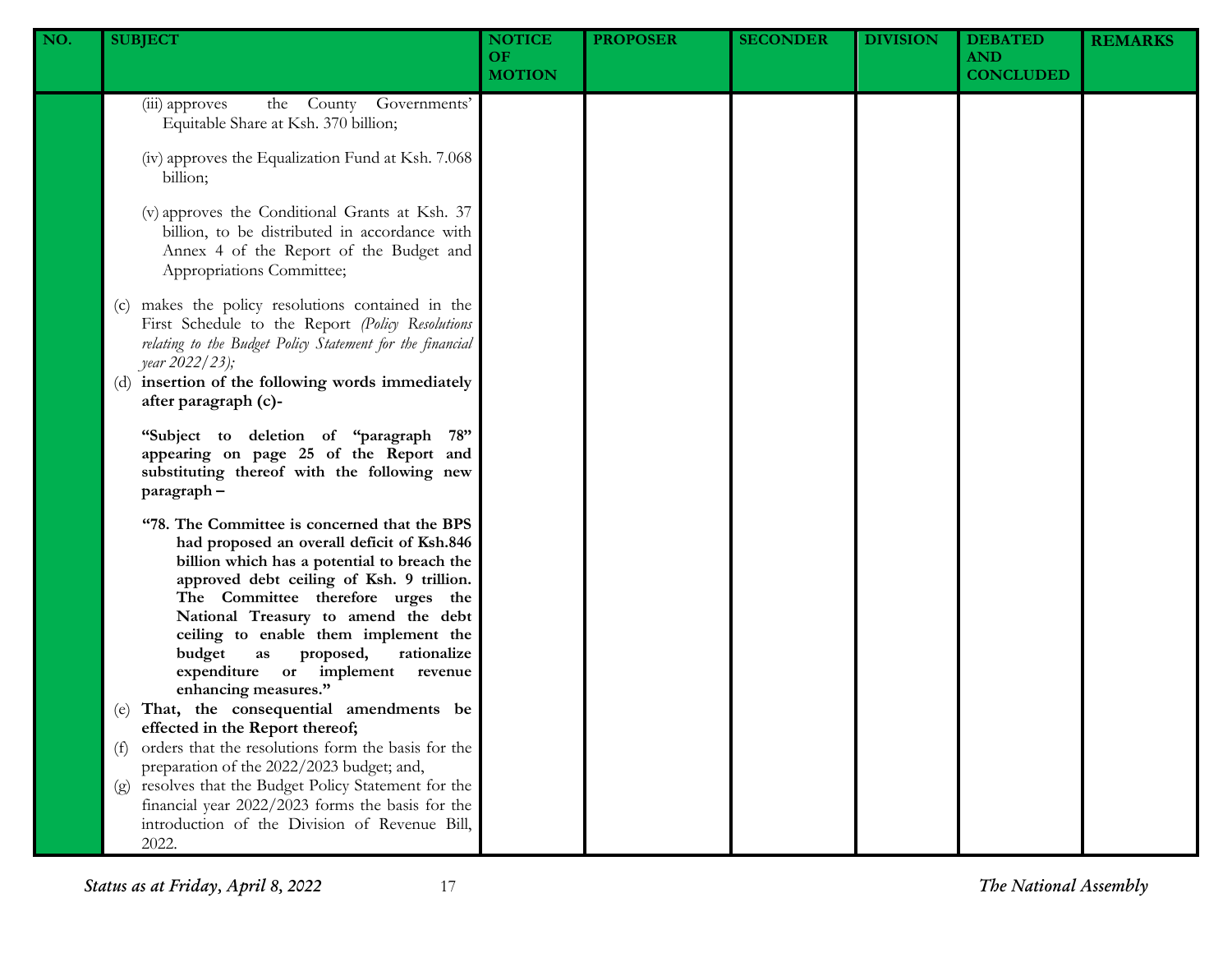| NO. | <b>SUBJECT</b>                                                                                                                                                                                                                                                                                                                                                                                                                                                                                                                                                                                                                                                                                                                                                                                                                                                                                                                                                                                                                                                                                               | <b>NOTICE</b><br><b>OF</b><br><b>MOTION</b> | <b>PROPOSER</b>                                                                            | <b>SECONDER</b>                                            | <b>DIVISION</b> | <b>DEBATED</b><br><b>AND</b><br><b>CONCLUDED</b> | <b>REMARKS</b>                          |
|-----|--------------------------------------------------------------------------------------------------------------------------------------------------------------------------------------------------------------------------------------------------------------------------------------------------------------------------------------------------------------------------------------------------------------------------------------------------------------------------------------------------------------------------------------------------------------------------------------------------------------------------------------------------------------------------------------------------------------------------------------------------------------------------------------------------------------------------------------------------------------------------------------------------------------------------------------------------------------------------------------------------------------------------------------------------------------------------------------------------------------|---------------------------------------------|--------------------------------------------------------------------------------------------|------------------------------------------------------------|-----------------|--------------------------------------------------|-----------------------------------------|
| 31. | THAT, this House adopts the Report of the<br>Budget and Appropriations Committee on the<br>Medium-Term Debt Management Strategy for<br>the financial year 2022/2023 submitted by the<br>Cabinet Secretary for the National Treasury<br>pursuant to the provisions of section 33 of the<br>Public Finance Management Act, 2012 and<br>Standing Order 232(4), laid on the Table of the House<br>on Tuesday, February 15, 2022 and pursuant to the<br>provisions of section 15(4) of the Public Finance<br>Management Act, 2012 and Standing Order<br>$232(9)$ and $(10)$ -<br>the Medium-Term Debt<br>a) approves<br>Management Strategy for the financial<br>year 2022/2023;<br>makes the policy resolutions contained<br>b)<br>in the Schedule to the Order Paper (Policy<br>Resolutions relating to the Medium-Term Debt<br>Management Strategy for the financial year<br>2022/23); and,<br>deletes the words "This should be<br>$\mathbf{C}$<br>consistent with the fiscal deficit of<br>Ksh.400 billion or 3% of GDP whichever<br>is lower" in paragraph 18 (Financial<br>Recommendations) of the Report. | 15/2/2022                                   | Hon. Kanini Kega,<br>MP (Chairperson,<br>Budget and<br>Appropriations<br>Committee)        | Hon.<br>Emmanuel<br>Wangwe, MP<br>(Majority Party<br>Whip) |                 | 1/3/2022;<br>$2/3/2022$ .                        | Adopted with<br>amendments<br>(in bold) |
| 32. | THAT, this House adopts the Eleventh Report of<br>the Special Funds Accounts Committee on Audited<br>Financial Statements for the National Government<br>Constituencies Development Fund for twenty-six<br>(26) Constituencies in the Counties of Mombasa,<br>Kilifi, Kwale, Taita Taveta, Lamu and Tana River for<br>the Financial Years 2013/2014, 2014/2015 and<br>2015/2016, laid on the Table of the House on Thursday,<br>December 2, 2021.                                                                                                                                                                                                                                                                                                                                                                                                                                                                                                                                                                                                                                                            | 16/2/2022                                   | Hon. (Dr.) Robert<br>Pukose, MP<br>(Member, Special<br><b>Funds Accounts</b><br>Committee) |                                                            |                 |                                                  | Awaiting<br>debate                      |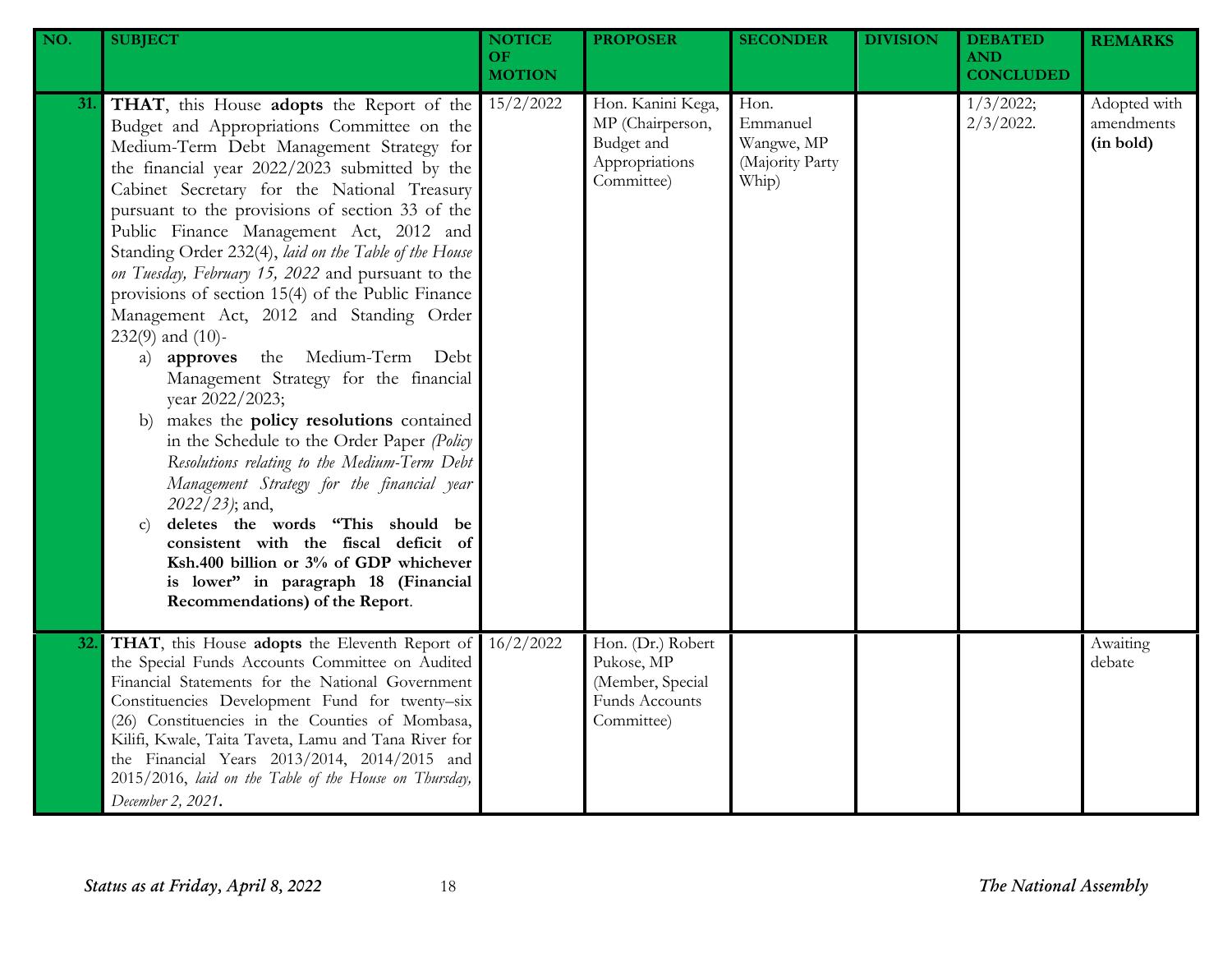| NO.        | <b>SUBJECT</b>                                                                                                                                                                                                                                                                                                                                                                                                                                                                                                                                                                                                                                                                                                                                                   | <b>NOTICE</b><br><b>OF</b><br><b>MOTION</b> | <b>PROPOSER</b>                                                                             | <b>SECONDER</b>                                                                       | <b>DIVISION</b> | <b>DEBATED</b><br><b>AND</b><br><b>CONCLUDED</b> | <b>REMARKS</b>     |
|------------|------------------------------------------------------------------------------------------------------------------------------------------------------------------------------------------------------------------------------------------------------------------------------------------------------------------------------------------------------------------------------------------------------------------------------------------------------------------------------------------------------------------------------------------------------------------------------------------------------------------------------------------------------------------------------------------------------------------------------------------------------------------|---------------------------------------------|---------------------------------------------------------------------------------------------|---------------------------------------------------------------------------------------|-----------------|--------------------------------------------------|--------------------|
| <b>33.</b> | THAT, this House adopts the Report of the Public<br>Investments Committee on its consideration of the<br>Special Audit Report on Utilization of COVID-19<br>Funds by the Kenya Medical Supplies Authority, laid<br>on the Table of the House on Wednesday, September 22,<br>2021.                                                                                                                                                                                                                                                                                                                                                                                                                                                                                | 17/2/2022                                   | The Hon.<br>Abdullswamad<br>Nassir, MP<br>(Chairperson,<br>Public Investments<br>Committee) |                                                                                       |                 |                                                  | Awaiting<br>debate |
| 34.        | THAT, this House adopts the Report of the Select<br>Committee on the National Government Constituencies<br>Development Fund on its consideration of the list of<br>nominees to the National Government Constituencies<br>Development Fund Committee<br>for<br>Ugenya<br>Constituency, laid on the Table of the House on Thursday,<br>February 17, 2022, and pursuant to the provisions of<br>section 43(4) of the National Government Constituency<br>Development Fund Act, 2015 and paragraphs 5(2) and<br>(10) of the National Government Constituencies<br>Development Fund Regulations, 2016, approves the list<br>of nominees for appointment to the Ugenya<br><b>Constituency Committee</b> of the National Government<br>Constituencies Development Fund. | 17/2/2022                                   | Hon. Wafula<br>Wamunyinyi, MP<br>(Chairperson,<br>Select Committee<br>on NG-CDF)            | Hon. Ferdinand<br>Wanyonyi, MP<br>(Member, Select<br>Committee on<br>NG-CDF)          |                 | 22/2/2022                                        | Adopted            |
| 35.        | THAT, this House adopts the Report of the<br>Committee on Delegated Legislation on its<br>consideration of the Public Finance Management<br>(National Roads Toll Fund) Regulations, 2021, laid on the<br>Table of the House on Thursday, February 17, 2022, and<br>pursuant to the provisions of section 24 (4) of the Public<br>Finance Management Act, 2012 and section 6A of the<br>Public Roads Toll Act, approves the Public Finance<br>Management (National Roads Toll Fund) Regulations,<br>2021, published as Legal Notice No. 222 of 2021.                                                                                                                                                                                                              | 17/2/2022                                   | Hon. Robert Mbui,<br>MP<br>(Member,<br>Committee<br>on<br>Delegated<br>Legislation)         | Hon.<br>Oundo<br>Ojiambo, MP<br>(Member,<br>Committee on<br>Delegated<br>Legislation) |                 | 24/3/2022;<br>29/3/2022.                         | Adopted            |
| 36.        | THAT, this House adopts the Report of the Select<br>Committee on Implementation on its consideration of<br>the Implementation Status of the Report of the<br>Departmental Committee on Lands on its<br>consideration of the Petition by former workers of the<br>late Mayer Jacob Samuels regarding the invasion and<br>eviction of the workers from their land in Roysambu<br>Constituency by the Kenya Defence Forces, laid on the<br>Table of the House on Wednesday, December 22, 2021.                                                                                                                                                                                                                                                                      | 22/2/2022                                   | The Hon. Moitalel<br>Ole Kenta, MP<br>(Chairperson,<br>Committee on<br>Implementation)      |                                                                                       |                 |                                                  | Awaiting<br>debate |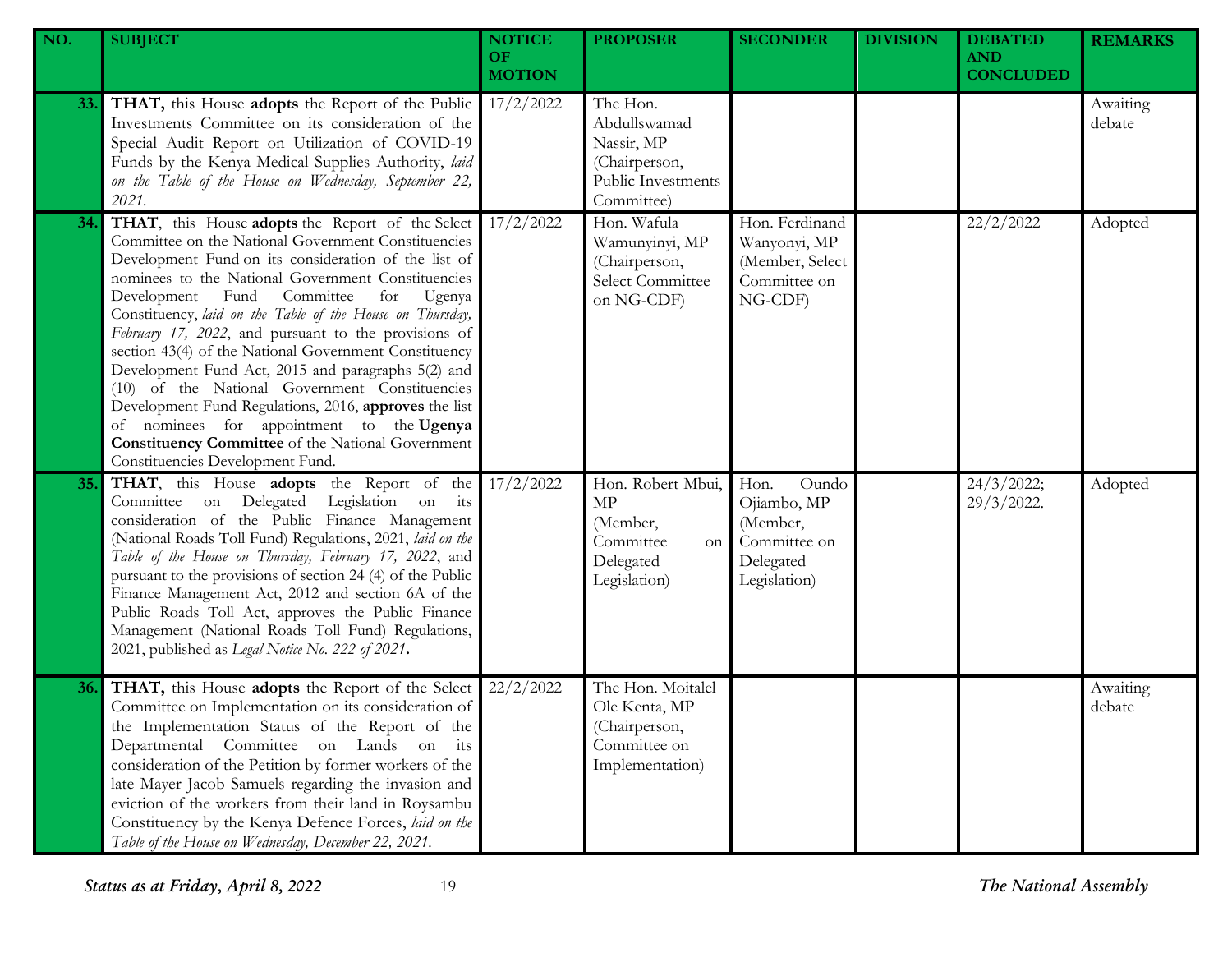| NO. | <b>SUBJECT</b>                                                                                                                                                                                                                                                                                                                                                                                                    | <b>NOTICE</b><br>OF.<br><b>MOTION</b> | <b>PROPOSER</b>                                                                                        | <b>SECONDER</b>                                          | <b>DIVISION</b> | <b>DEBATED</b><br><b>AND</b><br><b>CONCLUDED</b> | <b>REMARKS</b>     |
|-----|-------------------------------------------------------------------------------------------------------------------------------------------------------------------------------------------------------------------------------------------------------------------------------------------------------------------------------------------------------------------------------------------------------------------|---------------------------------------|--------------------------------------------------------------------------------------------------------|----------------------------------------------------------|-----------------|--------------------------------------------------|--------------------|
| 37. | THAT, this House adopts the Report of the Select<br>Committee on Implementation on its consideration of<br>the Implementation Status of the Report of the<br>Departmental Committee on Lands on a Petition on<br>irregular renewal of leases of land by Del Monte<br>Kenya Limited, laid on the Table of the House on<br>Wednesday, December 22, 2021.                                                            | 22/2/2022                             | The Hon. Moitalel<br>Ole Kenta, MP<br>(Chairperson,<br>Committee on<br>Implementation)                 |                                                          |                 |                                                  | Awaiting<br>debate |
| 38. | THAT, this House adopts the Report of the<br>Committee on Delegated Legislation on its<br>consideration of the Irrigation (General)<br>Regulations, 2021, laid on the Table of the House on<br>Wednesday, February 23, 2022, and pursuant to the<br>provisions of section 34(2) of the Irrigation Act, 2019,<br>approves the Irrigation (General) Regulations, 2021<br>published as Legal Notice No. 199 of 2021. | 23/2/2022                             | Hon.<br>Oundo<br>Ojiambo, MP<br>(Member,<br>Committee<br>on<br>Delegated<br>Legislation)               | Nduati.<br>Hon<br>Ngugi, MP<br>(Gatanga<br>Constituency) |                 | 24/3/2022;<br>29/3/2022.                         | Adopted            |
| 39. | THAT, this House adopts the Report of the Select<br>Committee on Implementation on its consideration of<br>the Implementation Status of the Report of the<br>Departmental Committee on Finance and National<br>Planning on the Optimization of Revenue in Grain<br>Handling Services at the Port of Mombasa, laid on the<br>Table of the House on Thursday, February 24, 2022.                                    | 24/2/2022                             | The Hon. Moitalel<br>Ole Kenta, MP<br>(Chairperson,<br>Committee on<br>Implementation)                 |                                                          |                 |                                                  | Awaiting<br>debate |
| 40. | THAT, this House adopts the Report of the<br>Committee on Members' Services and Facilities on a<br>Study Visit to the Legislative Assembly of Alberta,<br>Canada undertaken from 14th to 18th October 2019,<br>laid on the Table of the House on Tuesday, December 1, 2020.                                                                                                                                       | 24/2/2022                             | Hon. Christopher<br>Aseka, MP<br>(Chairperson,<br>Committee on<br>Members' Services<br>and Facilities) |                                                          |                 |                                                  | Awaiting<br>debate |
| 41. | THAT, this House adopts the Report of the Select<br>Committee on Members' Services and Facilities on<br>Establishment of a Parliamentary Health Services Unit<br>laid on the Table of the House on Wednesday, August 11,<br>2021.                                                                                                                                                                                 | 24/2/2022                             | Hon. Christopher<br>Aseka, MP<br>(Chairperson,<br>Committee on<br>Members' Services<br>and Facilities) |                                                          |                 |                                                  | Awaiting<br>debate |
| 42. | THAT, pursuant to Standing Order 33(1), I seek<br>leave for the adjournment of the House for the<br>purposes of discussing rising food prices in the<br>country.                                                                                                                                                                                                                                                  | 24/2/2022                             | Hon. David Ole<br>Sankok, MP<br>(Nominated<br>Member)                                                  |                                                          |                 |                                                  | Awaiting<br>debate |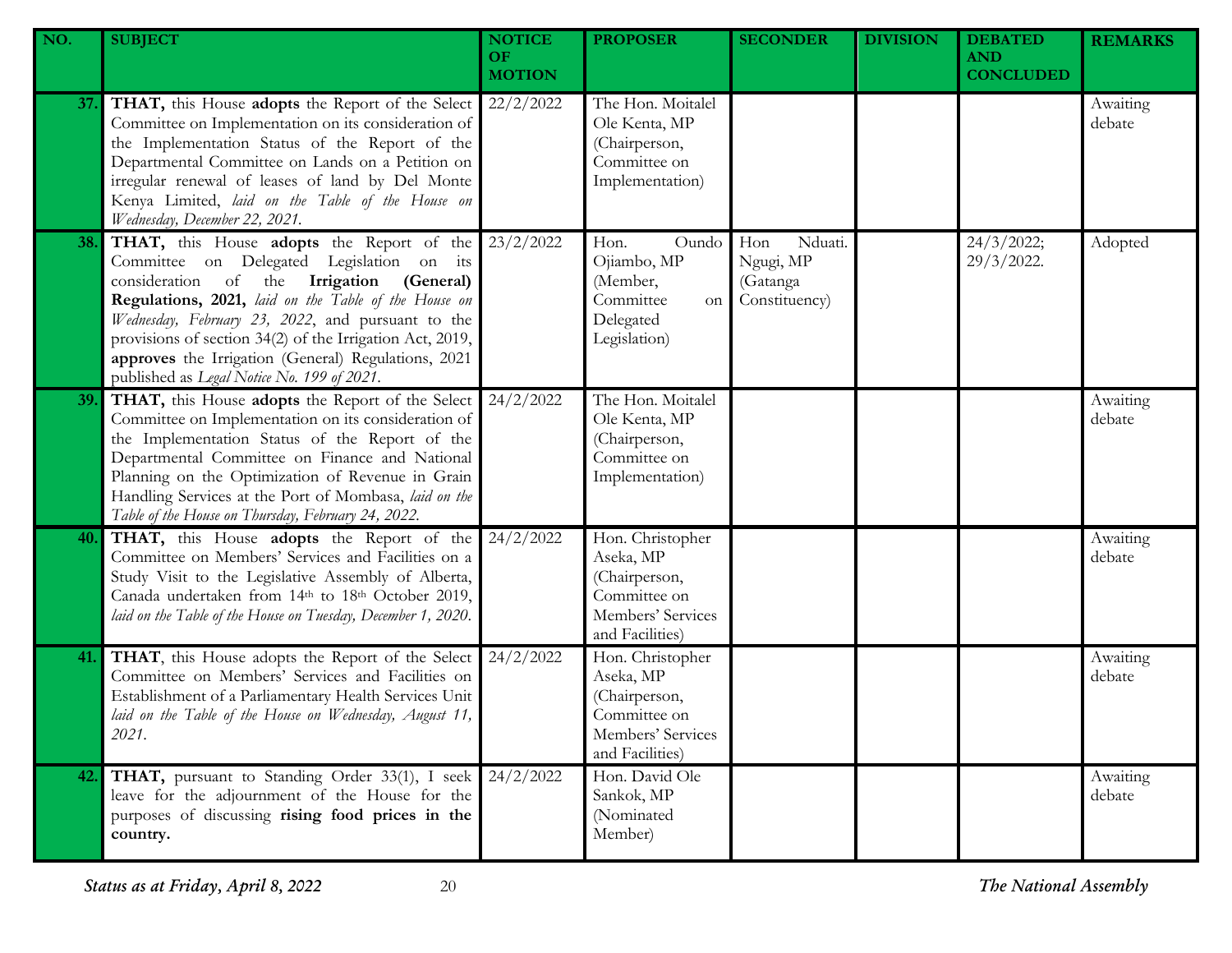| NO. | <b>SUBJECT</b>                                                                                                                                                                                                                                                                                                                                                                                                                                                                                                                                                                                                                                                                                                                                                                                                                                                                                                                                                                                                                                                                                                                                                               | <b>NOTICE</b><br><b>OF</b><br><b>MOTION</b> | <b>PROPOSER</b>                                                                               | <b>SECONDER</b>                                                                            | <b>DIVISION</b> | <b>DEBATED</b><br><b>AND</b><br><b>CONCLUDED</b> | <b>REMARKS</b>                          |
|-----|------------------------------------------------------------------------------------------------------------------------------------------------------------------------------------------------------------------------------------------------------------------------------------------------------------------------------------------------------------------------------------------------------------------------------------------------------------------------------------------------------------------------------------------------------------------------------------------------------------------------------------------------------------------------------------------------------------------------------------------------------------------------------------------------------------------------------------------------------------------------------------------------------------------------------------------------------------------------------------------------------------------------------------------------------------------------------------------------------------------------------------------------------------------------------|---------------------------------------------|-----------------------------------------------------------------------------------------------|--------------------------------------------------------------------------------------------|-----------------|--------------------------------------------------|-----------------------------------------|
| 43. | THAT, pursuant to the provisions of Standing Order<br>$30(3)(a)$ , this House <b>resolves</b> to extend its sitting until<br>the conclusion of business appearing under Order<br>No.11.                                                                                                                                                                                                                                                                                                                                                                                                                                                                                                                                                                                                                                                                                                                                                                                                                                                                                                                                                                                      | Procedural                                  | Hon. (Dr.) Amos<br>Kimunya, MP<br>(Leader of the<br>Majority Party)                           | Hon. John<br>Mbadi, MP<br>(Leader of the<br>Minority Party)                                |                 | 24/2/2022                                        | Adopted                                 |
| 44. | THAT, notwithstanding the provisions of Standing<br>Order 120, this House resolves to reduce the<br>publication period of the Division of Revenue Bill<br>(National Assembly Bill No. 8 of 2022) from 7 days to<br>4 days.                                                                                                                                                                                                                                                                                                                                                                                                                                                                                                                                                                                                                                                                                                                                                                                                                                                                                                                                                   | Procedural                                  | Hon. Kanini Kega,<br><b>MP</b><br>(Chairperson,<br>Budget and<br>Appropriations<br>Committee) | Hon. $(Dr.)$<br>Amos<br>Kimunya, MP<br>(Leader of the<br>Majority Party)                   |                 | 1/3/2022                                         | Adopted                                 |
| 45. | THAT, this House adopts the Report of the Budget<br>and Appropriations Committee on the First<br>Supplementary Estimates for the Financial Year<br>2021/2022, laid on the Table of the House on Tuesday,<br>March 22, 2022 and pursuant to the provisions of<br>Article 223 of the Constitution and Standing Order<br>243-<br>approves an increment of the total recurrent<br>(i)<br>expenditure for Financial Year 2021/2022 by<br>Kshs. 125,262,384,778.00 in respect of the<br>Votes contained in the FIRST SCHEDULE;<br>approves an increment of the total capital<br>(ii)<br>expenditure for Financial Year 2021/2022 by<br>Kshs. 14,490,551,509.00 in respect of the<br>Votes contained in the FIRST SCHEDULE;<br>approves an overall increment in the total<br>(iii)<br>budget for Financial Year 2021/2022 by Kshs.<br>139,752,936,287.00 in respect of the VOTES<br>contained in the First Schedule;<br>resolves that the new FIRST SCHEDULE<br>(1V)<br>forms the basis for the introduction of the First<br>Supplementary Appropriation Bill, 2022; and,<br>further makes the policy resolutions contained<br>(v)<br>in the SECOND SCHEDULE to the Order<br>Paper. | 22/3/2022                                   | Hon. Kanini Kega,<br>MP<br>(Chairperson,<br>Budget and<br>Appropriations<br>Committee)        | Hon. (Dr.)<br>Makali Mulu,<br>MP<br>(Member,<br>Budget and<br>Appropriations<br>Committee) |                 | 29/3/2022                                        | Adopted with<br>amendments<br>(in bold) |